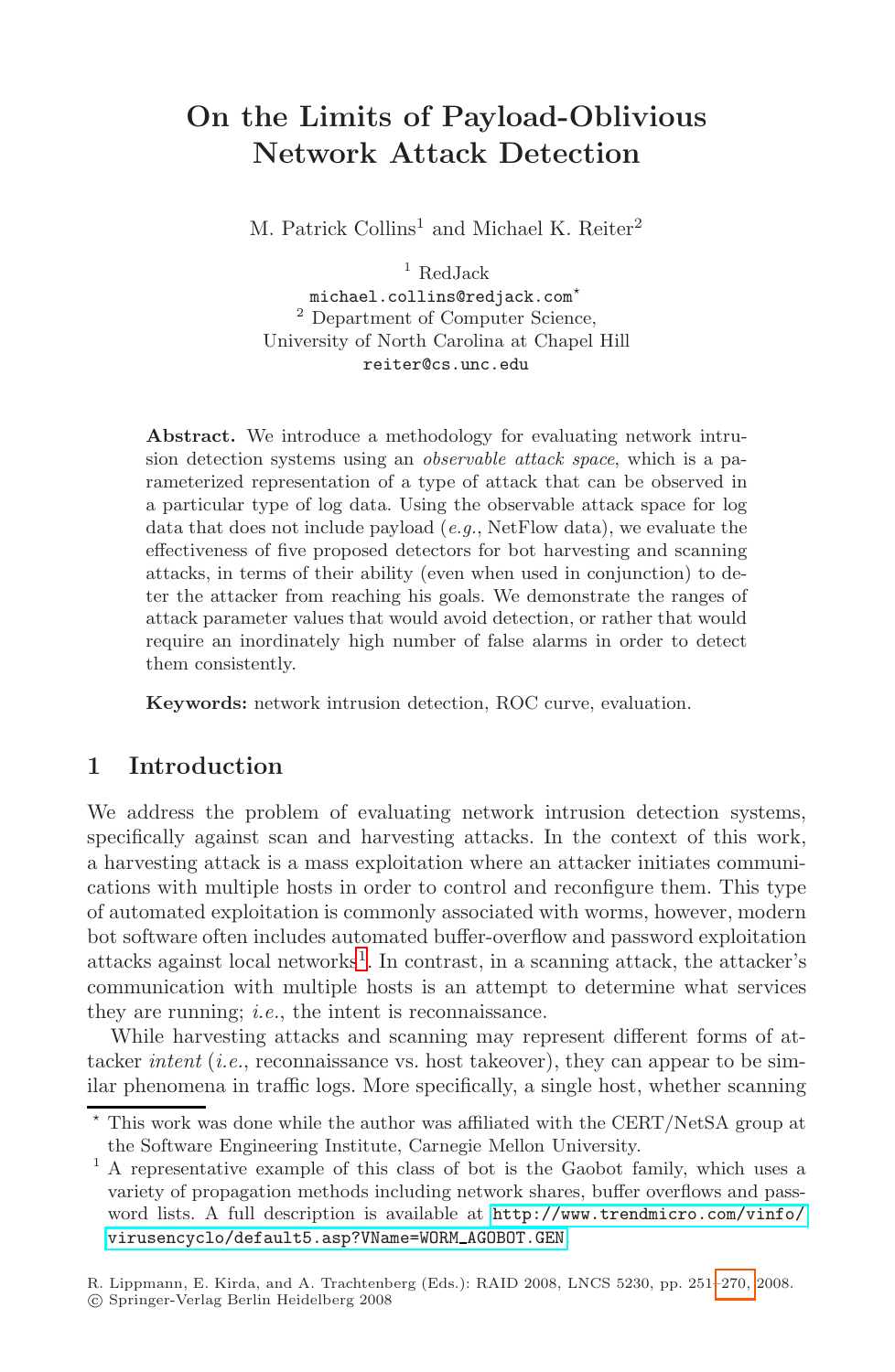or harvesting, will open communications to an unexpectedly large number of addresses within a limited timeframe. This behavior led to Northcutt's observation that in the absence of payload—either due to the form of log data, encryption [o](#page-18-0)r simply a high connection failure rate—methods for detecting these attacks tend to be threshold-based [19]. That is, they raise alarms after identifying some phenomenon that exceeds a threshold for normal behavior.

Historically, such IDS have been evaluated purely as alarms. Lippmann et al. [16] established the standard for IDS evaluation in their 1998 work on comparing IDS data. To compare intrusion detectors, they used ROC curves to compare false positive and false negative rates among detectors. Since then, the state of the practice for IDS evaluation and comparison has been to compare IDS' ROC curves [9].

The use of ROC curves for IDS evaluation has been criticized on several grounds. For our purposes, the most relevant is the base rate fallacy described by Axelsson [2]. Axelsson observes that a low relative false positive rate can result in a high number of actual false positives when a test is frequently exercised. For NIDS, where the test frequency may be thousands or tens of thousands of per day, a false positive rate as low as 1% may still result in hundreds of alarms.

In this paper, we introduce an alternative method of evaluating IDS that focuses on an IDS' capacity to frustrate an attacker's goals. In order to do so, we develop a model for evaluating IDS that captures the attacker's payoff over an observable attack space. The observable attack space represents a set of attacks an attacker can conduct as observed by a particular logging system. The role of logging in the observable attack space is critical; for example, NetFlow, the logging system used in this paper, does not record payload. As such, for this paper, we define an observable attack space that classifies attacks by the attacker's aggressiveness (the number of addresses to which they communicate in a sample period) and their success (the probability that a communication opened to an address actually contacts something).

To evaluate the payoff, we construct a detection surface, which is the probability of detection over the observable attack space, and then apply a payoff function to this detection surface. The payoff function is a function representing the rate at which an attacker achieves the strategic goal of that attack, which is either occupying hosts (in a harvesting attack) or scouting network composition (in a scanning attack).

We use the payoff function to evaluate the impact of various IDS on attacker strategy. We can model payoff as a function of the number of viable hosts in a network that an attacking bot communicates with — the more hosts a bot can contact without being detected, the higher his payoff. We show in this paper that several methods which are good at raising alarms primarily identify low-payoff attacks; with these detectors, an attacker can achieve a high payoff simply by limiting his behavior.

By combining detection surfaces with a payoff function, we are able to compare IDS with greater insight about their relative strengths and weaknesses. In particular, we are able to focus on the relationship between detection capacity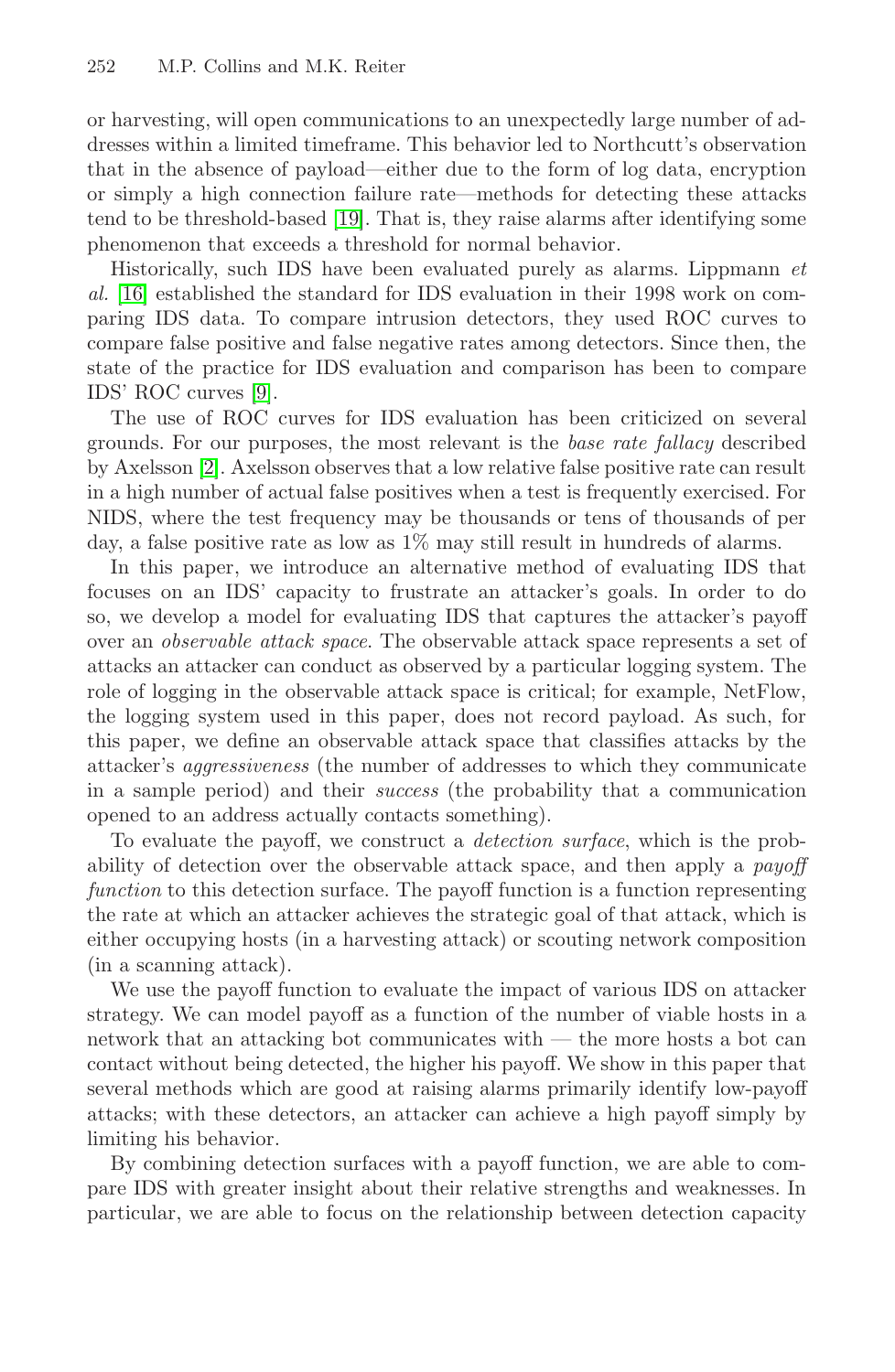and attacker payoff. Instead of asking what kind of false positive rate we get for a specific true positive rate, we are able to relate false positive rates to the attacker goals. By doing so, we a[re](#page-18-1) able to determine how h[igh](#page-19-1) a false positive rate we must t[oler](#page-19-2)ate in order to prevent an attacker from, say, substantially compromising a network via a harvesting attack. Our work therefore extends the ROC framework into a model of the attacker's own goals. By doing so, we can reframe questions of IDS designs by evaluating their impact on attacker behavior, on the grounds that a rational attacker will attempt to maximize payoff.

Using this approach, we compare the efficacy of five different detection techniques: client degree  $(i.e.,$  number of addresses contacted); protocol graph size and protocol graph largest component size [6]; server address entropy [15]; and Threshold Random Walk [11]. We train these systems using traffic traces from a large (larger than /8) network. Using this data, we demonstrate the configurations of aggressiveness and success rate with which an attack will go undetected by any of these techniques. Furthermore, we show that when configured to be sufficiently sensitive to counter attackers' goals, these anomaly detection systems will result in more than ten false ala[rm](#page-2-0)s per hour, even when alarms are limited to occur only once per 30-seco[nd](#page-3-0) interval.

To summarize, the contributions of this pap[er](#page-7-0) are the following. First, we introduce a new methodology for [e](#page-10-0)valuating NIDS that do not utilize payload. Second, we apply this methodology to evaluate several attack detection methods previously proposed in the literature, using data from a very large network. And third, we demonstrate via this evaluation the limits that these techniques face in their ability to prevent attackers from reaching harvesting or scanning goals.

<span id="page-2-0"></span>The remainder of this paper is structured as follows. §2 is a review of relevant work in IDS evaluation and anomaly detection. §3 describes the IDS that we evaluate in this paper, and how we configure them for analysis. §4 describes the observable attack space and detection surface. §5 describes the first of our two attack scenarios, in this case the acquisition of ho[sts](#page-19-3) [by](#page-19-4) an attacker with a hit list. §6 describes the second scenario: reconnaissance by attackers scanning networks. §7 concludes this work.

# **2 Previous Wo[rk](#page-19-5)**

Researchers have conducted comparative IDS evaluations in both the host-based and network-based domains. In the host-based domain, Tan and Maxion [25,17] developed an evaluation methodology for comparing the effectiveness of multiple host-based IDS. Of particular importance in their methodology is the role of the data that an IDS can actually analyze, an idea further extended in Killourhy et al.'s work on a defense-centric taxonomy [13]. The methods of Tan and Maxion and of Killourhy et al. informed our experimental methodology and the concept of an observable attack space. However, their approach is focused on host-based IDS and they consequently work with a richer dataset then we believe feasible for NIDS.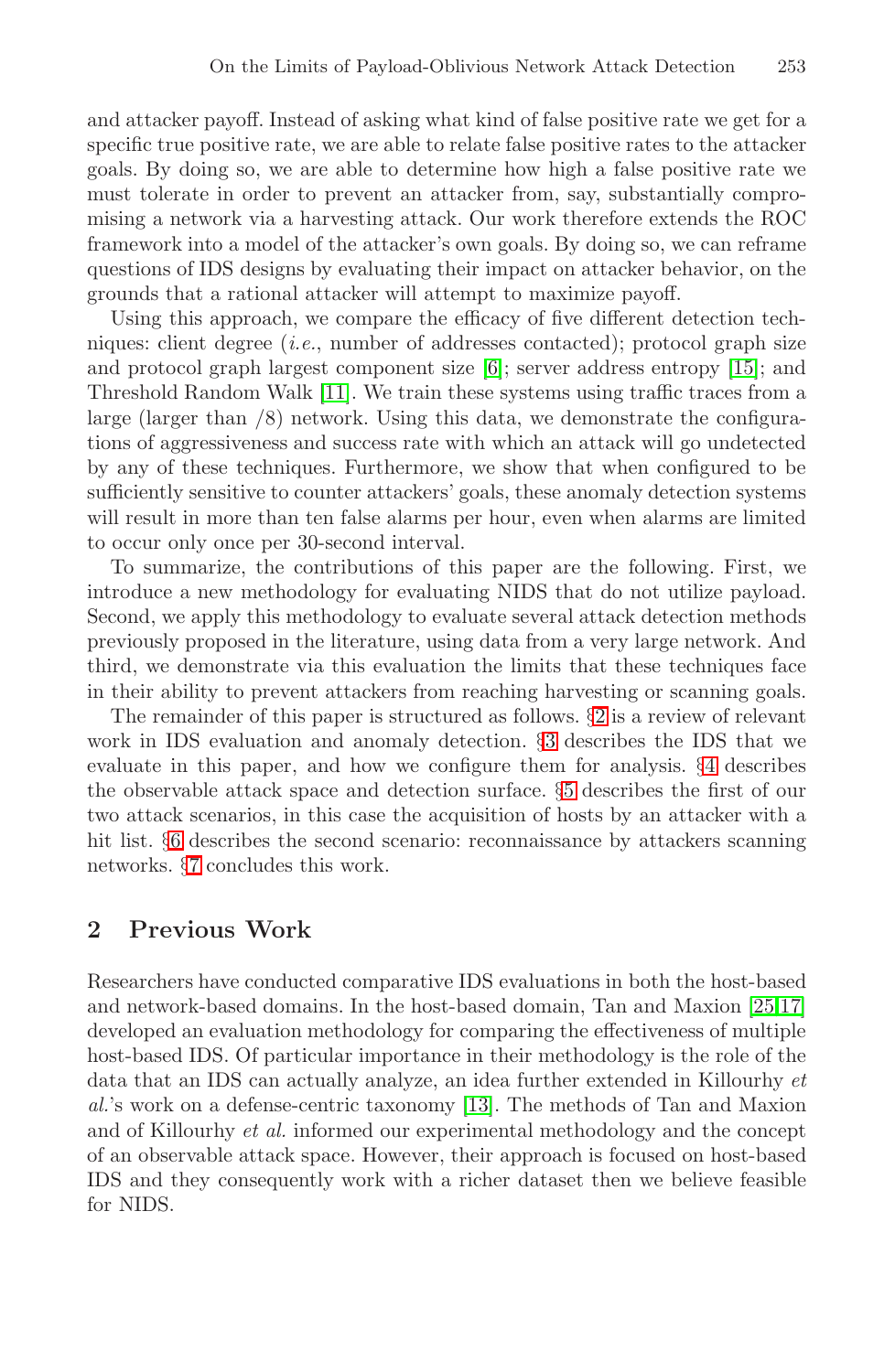A general approach to evaluating IDS was proposed by Cárdenas  $et al. [4]$ , who developed a general cost-based model for evaluating IDS based on the work of Gaffney [and](#page-19-6) [U](#page-18-0)[lv](#page-18-2)ila [8] and Stolfo et al. [24]. However, these approaches all model cost from a de[fe](#page-18-2)nder-centric viewpoint — the defensive mechanism is assumed to have no impact on the attacker. In contrast, our models treat the attacker as economically rational, meaning that the attacker attempts to maximize payoff within the rules given by the model.

<span id="page-3-0"></span>The general problem of NIDS evaluation was first systematically studied by Lippmann et al. [16]. Lippmann's comparison first used ROC curves to measure the comparative effectiveness of IDS. The ROC-based approach has been critiqued on multiple grounds [18,9,2]. Our evaluation model is derived from these critiques, specifically Axelsson's [2] observations on the base-rate fallacy. Our work uses a ROC-based approach (specifically, comparing Type I and Type II errors) as a starting point to convert the relative error ra[tes](#page-3-1) into payoffs.

# <span id="page-3-1"></span>**3 IDS Construction and Training**

In the context of this work, an IDS is an anomaly detection system that compares the current state of a network against a model of that network's state developed from historical data. In this section, we describe our candidate IDS, and our method for training and configuring them. This section is divided as follows: §3.1 describes the raw data, §3.2 describes the types of IDS used, and §3.3 describes the detection thresholds used for our IDS.

### **3.1 Raw Data**

Every IDS in this paper is trained using a common data source over a common period of time. The source data used in this paper consists of unsampled NetFlow records<sup>2</sup> generated by internal routers in a large (in excess of 16 million distinct IP address) network. For training and evaluation, we use SSH traffic.

NetFlow records approximate TCP sessions by grouping packets into flows, sequences of identically addressed packets that occur within a timeout of each other [5]. NetFlow records contain size and timing information, but no payload. For the purposes of this paper, we treat NetFlow records as tuples of the form (clntip, srvip, succ, stime).

The elements of this tuple [are derived from the fields av](http://www.cisco.com/en/US/)ailable in CISCO [NetFlow. The](products/ps6601/products_data_sheet0900aecd80173f71.html) clntip, srvip, succ and stime fields refer, respectively, to the client address, server address, whether a session was successful, and the start time for the session. Since SSH is TCP based, we rely on the port numbers recorded in the original flow record both for protocol identification and classifying the role a particular address played in the flow. Any flow which is sent to or from TCP port 22 is labeled an SSH flow, srvip is the address corresponding to that port

<sup>2</sup> CISCO Systems, "CISCO IOS NetFlow Datasheet", http://www.cisco.com/en/US/ products/ps6601/products data sheet0900aecd80173f71.html, last fetched October 8th, 2007.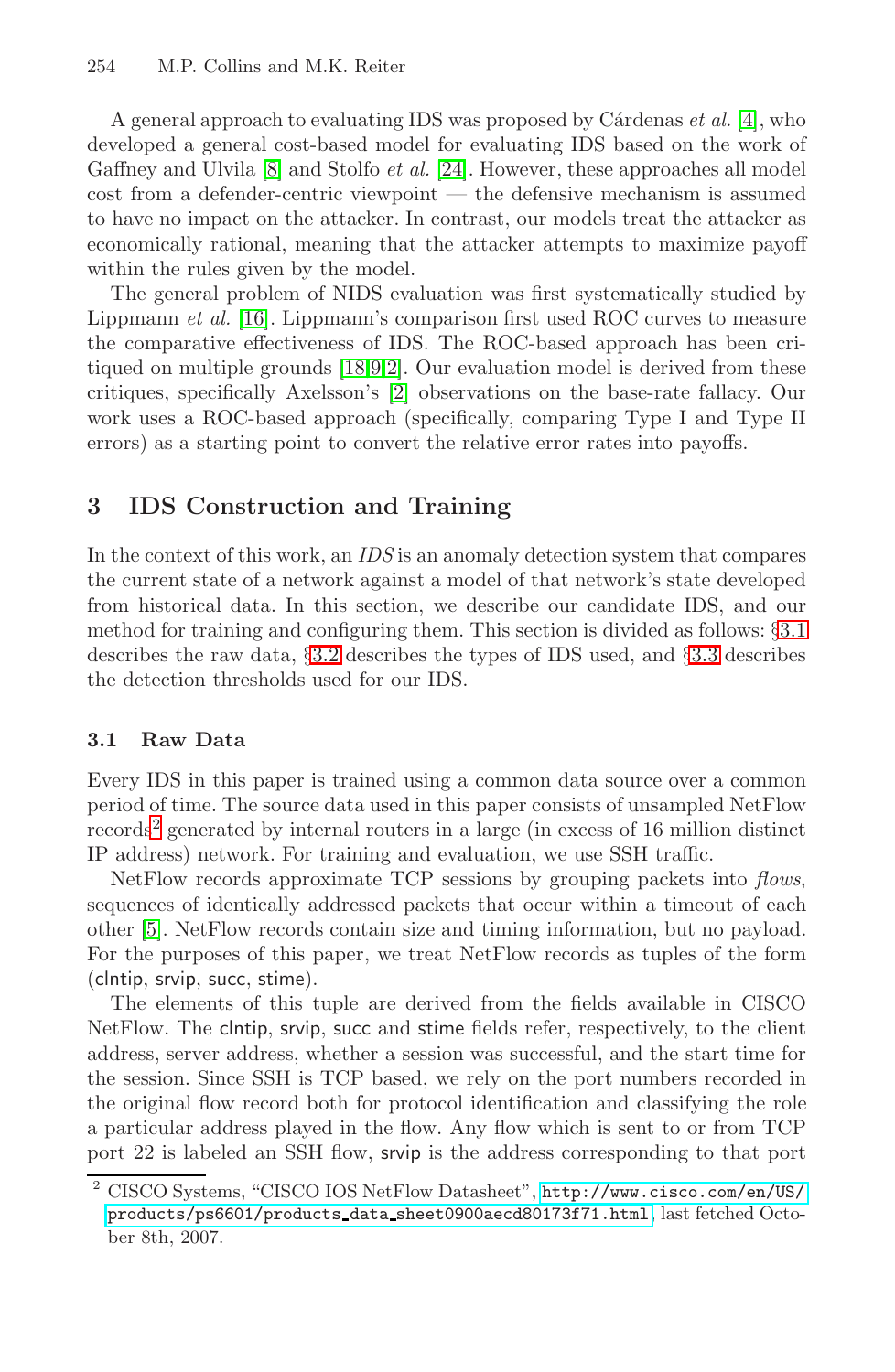and clntip the other address<sup>3</sup>. stime, the start time, is derived directly from the corresponding value in the flow record, and is the time at which the recording router observed the flow's earliest packet.

The succ element is a binary-valued descriptor of whether the recorded flow describes a legitimate TCP ses[sio](#page-18-3)n. succ is 0 when the flow describes a TCP communication that was not an actual session  $(e.g., the target communicated$ with a nonexistent host), 1 when the flow describes a real exchange between a client and a server.

succ is an inferred property in the sense that it c[an](#page-18-4) be truly determined only by the receiving host — a sufficiently perverse attacker could generate one side of a session without the others' involvement. In situ, we can approximate successive using other flow properties, such as the number of packets in the flow or TCP flag combinations. In our work on IDS training [7], we approximate succ by setting it to 1 when a flow has 4 or more packets, on the grounds that a TCP session has at least 3 packets of overhead. Other methods for calculating succ include looking for indicators such as total payload, the presence of ACK flags, or aggregate measures such as Binkley and Singh's TCP work weight [3].

In our simulations we generate the succ values as part of the process of generating attack flows[. D](#page-18-1)uring the simulations, attackers choose their targets from a hit list generated from the training data; the attack's success rate determines how many addresses come from this hit list, and how many addresses are chosen from a pool of dark addresses. For flows communicating with the hit list, succ  $= 1$ , and for flows communicating with the pool of dark addresses, succ  $= 0$ .

IDS properties are generated using 30 second (s) samples of traffic data. We refer to a distinct sample as a *log file, A*, consisting of all the flows  $\lambda_1 \dots \lambda_l$  whose stime values occur in the same 30s period. The use of 30s periods comes from our previous work on protocol graphs [6].

### **3.2 IDS State Variables**

In the context of this paper, an IDS is a threshold-based alarm that triggers if a value derived from a log file  $\Lambda$  exceeds a threshold derived from a set of training data. Each IDS in this paper is b[as](#page-18-1)ed around a single state variable which, when evaluated against a log file produces a scalar *state value*. For this paper, we evaluate the state of a log file using five distinct state variables:  $g, c$ , h, d and r. Each state variable is used by one IDS; we will refer to each IDS by its state variable  $(e.g., "g is an IDs").$ 

 $g(\Lambda)$  and  $c(\Lambda)$  are, respectively, the total graph size and the largest component size of a *protocol graph* constructed from  $\Lambda$ . A protocol graph, described in our previous work on hit-list detection, is an undirected graph constructed from a log of traffic for a single protocol over a limited observation period [6]. In a protocol graph, the nodes represent hosts communicating using that protocol, and the links represent that a communication between these two hosts happened during

We constrain the flows used in this paper to flows which used an ephemeral port between 1024 and 5000.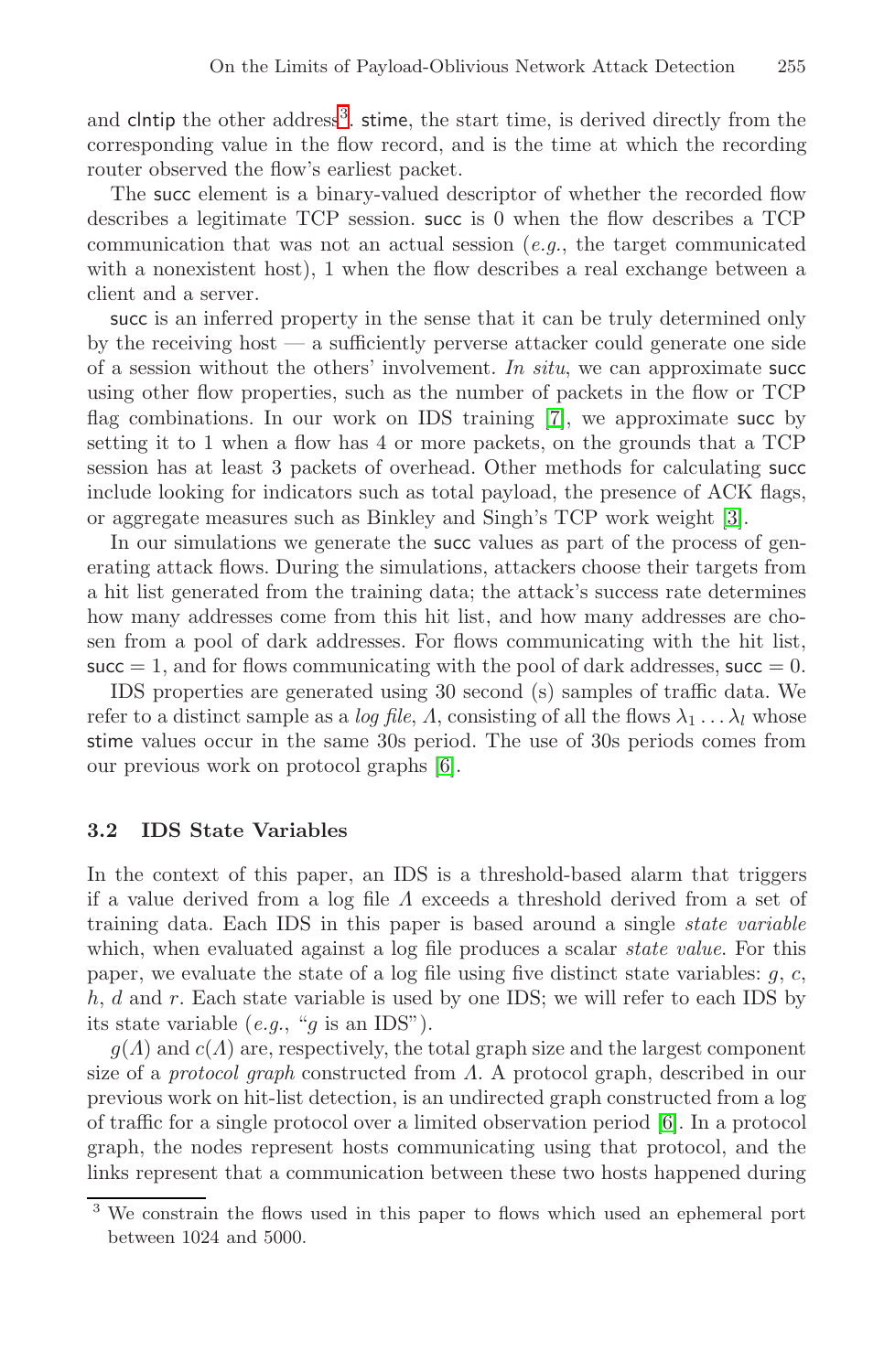that time. In a protocol graph, the graph size is equivalent to the total number of hosts communicating using a particular protocol. The largest component size is the size of the largest connected component of the graph.

 $h(\Lambda)$  is the entropy of server addresses in  $\Lambda$ . This metric is derived from work by Lakhina et al. [15] on mining traffic features. The entropy is defined as:

$$
h(\Lambda) = -\sum_{i \in \text{srvs}(\Lambda)} \left( \frac{|\{\lambda \in \Lambda | \lambda.\text{srvip} = i\}|}{|\Lambda|} \right) \log_2 \left( \frac{|\{\lambda \in \Lambda | \lambda.\text{srvip} = i\}|}{|\Lambda|} \right) \tag{1}
$$

where  $\mathsf{svss}(A) = \bigcup_{\lambda \in A} \lambda$ .[srv](#page-19-7)ip is the set of all server addresses observed in the log file. During a harvesting attack, an attacker will increase  $|srvs(\Lambda)|$ , which reduces the probability of any one server being the targ[et o](#page-19-2)f a communication and therefore increases the entropy.

 $d(\Lambda)$ , the maximum degree of  $\Lambda$ , is the number of servers with which the busiest client in  $\Lambda$  communicated.  $d(\Lambda)$  is arguably the simplest form of scan detection and consequently has been used by a variety of anomaly detection systems, notably GrIDS [23] and Bro [20].

 $r(\Lambda)$  is the maximum *failed connection run* observed in  $\Lambda$ . A failed connection run is a sequence of flow records  $\lambda_1 \ldots \lambda_n$  where each  $\lambda$  in the run has the same client address and  $\lambda_i$ .succ = 0. This method is used by TRW scan detection [11] to determine if an address is actively scanning. We use [th](#page-18-5)e maximum failed connection run measure to indicate whether TRW would have detected at least one attack during the sample period.

# **3.3 IDS Thresholds**

In [o](#page-18-1)rder to calculate detection thresholds for four of the IDS we consider  $(g,$  $c, h$  and  $d$ ), we first must train the IDS using log files of benign traffic from the monitored network. However, SSH traffic is prone to [co](#page-19-8)nstant scanning [1] which, unless aggressively filtered, will result in artificially high thresholds.

To address the problem of constant clumsy scanning, we use a two-stage filtering method developed in previous work [7]. This approach is based on our previous observations that certain graph attributes of major protocols (graph size and largest component size) can be modeled using a Gaussian distribution when the traffic logs describing those attributes do not contain attacks [6]. Using these results, we use a stateless filter that eliminates records where  $succ = 0$ . The resulting log files are then tested using the Shapiro-Wilk normality test [22] to identify those log files where the observed graph and largest component size are outside the expected range for a Gaussian distribution.

The initial training data consisted of 7,200 log files for the five business days between February 11–15, 2008. Source data was chosen exclusively from 1200GMT to 2359GMT for each day, a period corresponding to peak activity for the network. After filtering, the resulting set consisted of 5,619 log files from a source set of 7,200.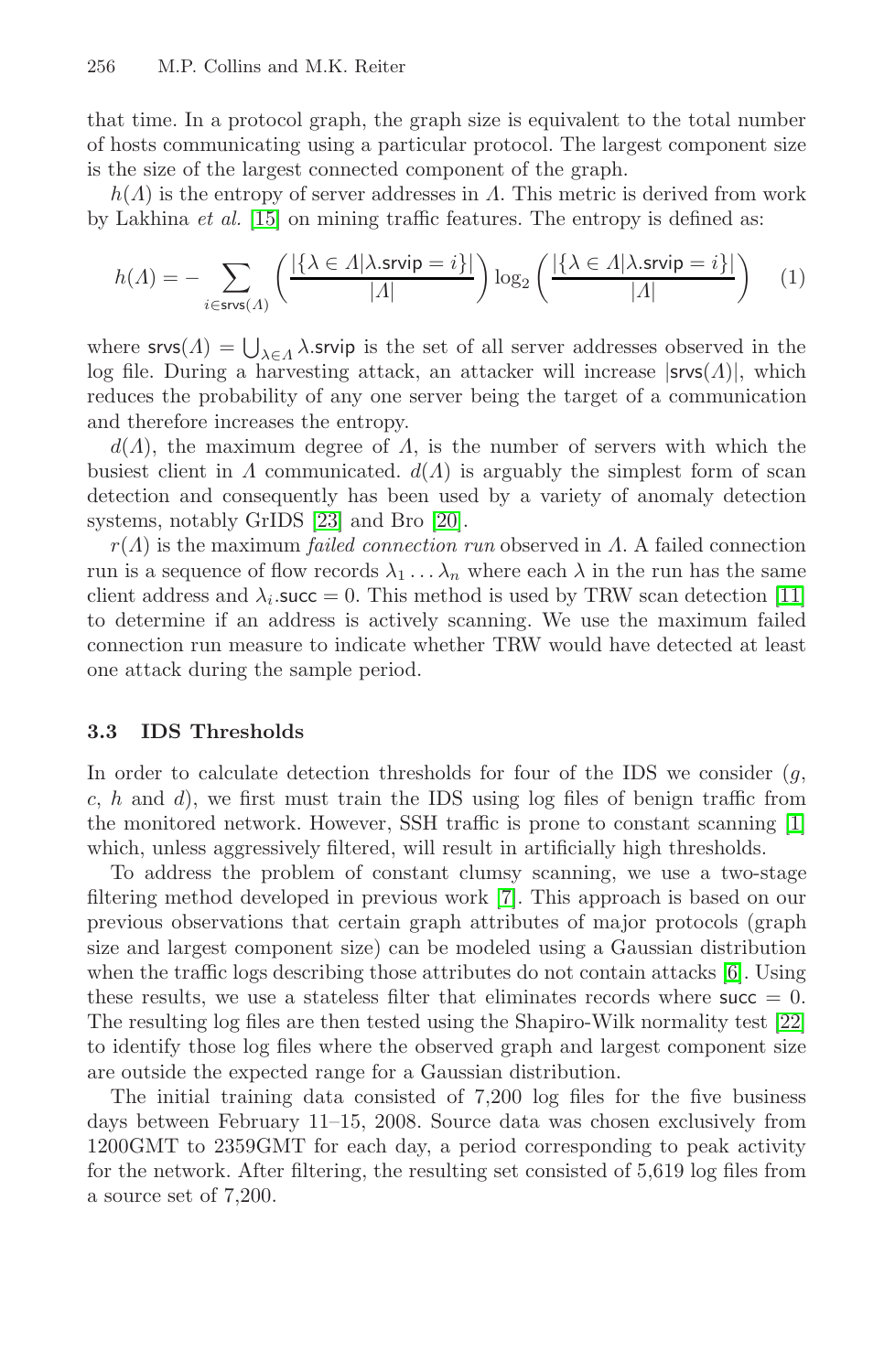<span id="page-6-3"></span>

| State variable $x$ | Range                     | $\mu_X \pm \sigma_X$ |
|--------------------|---------------------------|----------------------|
| 9                  | Muntwardmand              | 299.27±42.49         |
| $\mathfrak{c}$     | <u> initianna hich di</u> | $35.13 \pm 21.32$    |
| h                  | Mangument was             | $6.88 \pm 0.35$      |

**Table 1.** Summary of Gaussian state variables in SSH training set

Applying this filtering technique [in](#page-18-1) order to isolate benign traffic yields a [vect](#page-19-8)or  $\Lambda_1 \ldots \Lambda_m$  of log files, each representing benign traffic in a 30s interval. State values are calculated for each log file in this vector; we refer to the resulting vector of state values using the same subscript notation, e.g.,  $r(\Lambda_i) = r_i$ . We refer to the complete vector of values for a vector of log files by the corresponding capital letter  $(e.g., G = \{g(A_1) \dots g(A_m)\})$ .

We examined the  $H$  and  $D$  distributions in the filtered data to see if they could be modeled via a Gaussian distribution. (Our previous work already established that G and C are Gaussian for the monitored network  $[6]$ .) Using the Shapiro-Wilk statistic  $(W)$  [22], we fo[un](#page-6-0)d that H had  $W = 0.97$  and negligible p-value, and so we treated entropy as Gaussian. D had a Shapiro-Wilk statistic of  $W =$ 0.77 with negligible p-value, and consequently was not considered Gaussian.

<span id="page-6-0"></span>Table 1 summarizes the Gaussian state variables, *i.e.*,  $q$ ,  $c$ , and  $h$ . This table shows the summary data (left hand column), the mean and standard deviation (right side) and a sparkline for each data set. The sparkline is a time series plot of the activi[ty](#page-19-9) [o](#page-19-9)ver the training period. We plot the mean and shade an area one standard deviation from the mean in each sparkline.

For these three state variables, we can use (2) to calculate the detection threshold. For a given false positive rate, FPR, the corresponding threshold for a Gaussian IDS  $x$  is given by:

<span id="page-6-2"></span><span id="page-6-1"></span>
$$
\theta_x = \mu_X + \sqrt{2} \text{erf}^{-1} (\text{FPR}) \sigma_X \tag{2}
$$

where erf is the error function [14],  $\mu_X$  is the arithmetic mean of the vector of observations X, and  $\sigma_X$  is the standard deviation of the same vector.

The detection threshold for  $d$  is computed differently since, as shown above,  $d$ is not normally distributed over the sample space. We use d's maximum observed value over the benign log files as the detection threshold:

$$
\theta_d = \max(D) \tag{3}
$$

The detection threshold for  $r$  is prescribed by Jung  $et$  al. to be

$$
\theta_r = \frac{\beta \ln \frac{\beta}{\alpha} + (1 - \beta) \ln \frac{1 - \beta}{1 - \alpha}}{t_1 \ln \frac{t_1}{t_0} + (1 - t_1) \ln \frac{1 - t_1}{1 - t_0}}
$$
(4)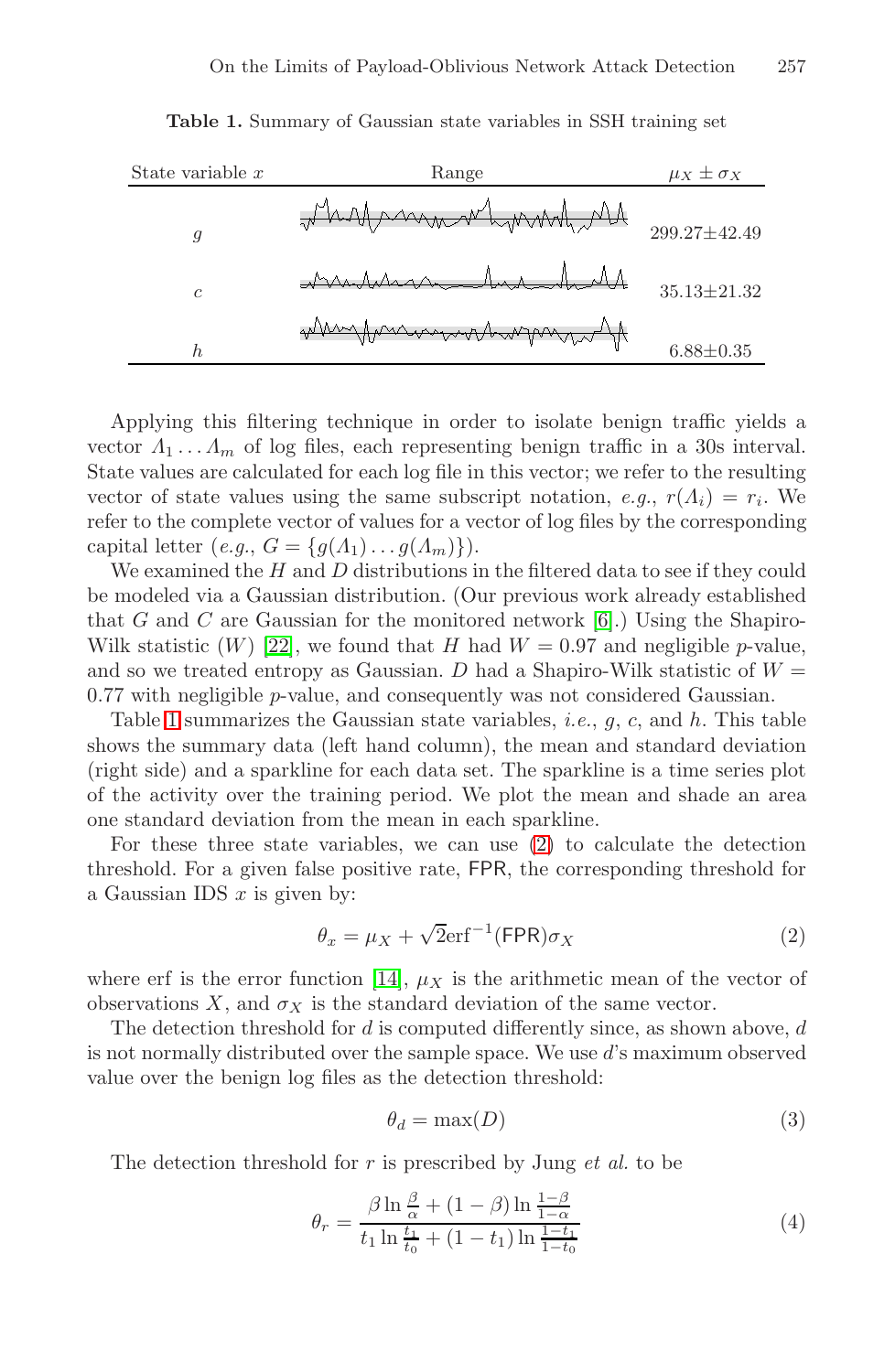Here,  $\alpha$  and  $\beta$  are user-configured thresholds for the maximum false positive rate [\(](#page-18-6) $\alpha$ ) and the minimum true positive rate ( $\beta$ ). For this work, we set  $\beta = 1 - \alpha$ , and set  $\alpha$  to our acceptable FPR (see below).  $t_0$  and  $t_1$  are, respectively, the probabilities that a normal user will successfully co[mmu](#page-13-0)nicate with a target, and the probability that a randomly scanning attacker will suc[ces](#page-18-1)sfully communicate with a target. Per these definitions,  $t_0$  and  $t_1$  depend on a variety of factors including the density of targets in the network, the type of protocol involved, and dynamic addressing, some of which are difficult to accurately evaluate for the monitored network due to our limited view of it. However, Jung's simulation analysis of TRW [10] suggest that choices of  $t_0$  and  $t_1$  have relatively little impact on performance. As such, we generally adopt Jung's original values of  $t_0 = 0.8$ and  $t_1 = 0.2$  and will examine the impact of alternative  $\theta_r$  values in §5.2.

<span id="page-7-1"></span>Recall that based on our previous work on graph-based anomaly detection [6], we monitor traffic over 30s periods. This 30s period governs the effective response time of the entire intrusion detection and response mechanism — an IDS sends out at most on[e a](#page-6-0)lert in a period, and defenders respond to changes at that time. If we constrain the aggregate [fa](#page-6-1)lse positives for all of the detectors to one false alarm per eight hours (*i.e.*, [the](#page-6-2) duration of a typical network analyst's shift), this yields a combined rate of 0.1% for th[e fi](#page-7-1)ve IDS together. We solve for individual false positive rates FPR using

$$
0.001 = 1 - (1 - \text{FPR})^5 \tag{5}
$$

<span id="page-7-0"></span>Plugging this value of FPR into (2) yields detection thresholds  $\theta_q = 447$ ,  $\theta_c =$ 110, and  $\theta_h = 8.105$ , and setting  $\alpha = \text{FPR}$  in (4) yields  $\theta_r = 6$ . We also use the value  $\theta_d = 150$ , computed directly from (3). These are the thresholds we use in our evaluations in subsequent sections. Equation 5 treats each IDS as a statistically independent. While not true, this simplifies our exploratory analysis.

# **4 Observable Attack Spaces and Detection Probability**

In §3, we developed and configured a combined IDS based around five different state variables: graph size  $q$ , largest component size  $c$ , server address entropy  $h$ , maximum client degree d and maximum failed connection run  $r$ . In doing so, we specifically configured these systems to yield a low false positive rate, resulting in one false positive per eight-hours as predicted by our training data. Now that we have developed this hybrid IDS, we can evaluate its efficacy for deterring attackers.

In order to do this, we develop a method for describing attacker utility which we call the *observable attack space* (OAS). An observable attack space describes the range of attacks that an attacker can conduct as observed by a particular logging mechanism. In this section, we develop an observable attack space common to our logging system (NetFlow) and our five candidate IDS. Using this approach, we model the aggregate detection surface of the OAS and use this to evaluate both our combined IDS and the constituent IDS individually.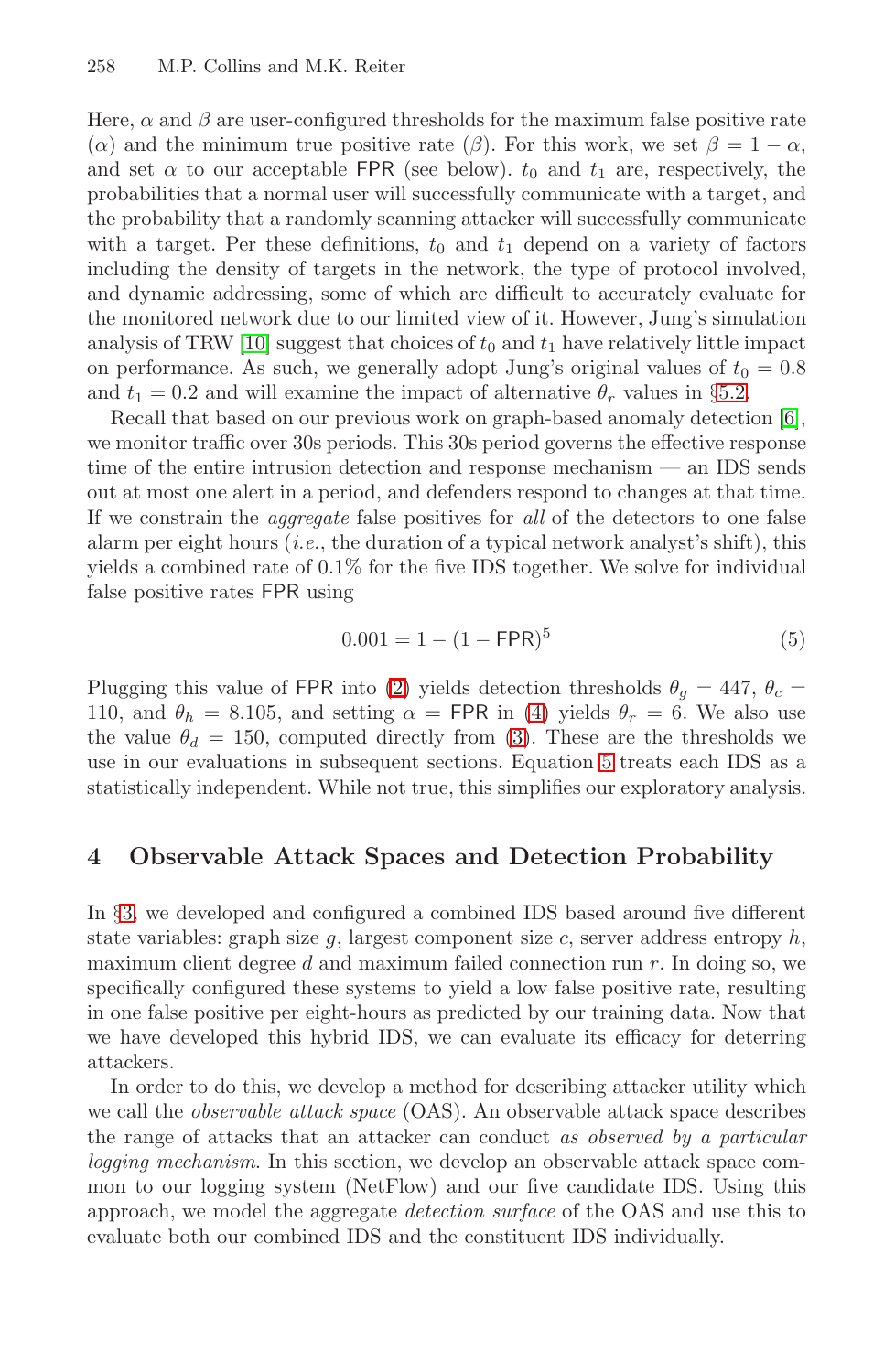This section is structured as follows. §4.1 describes OAS, IDS and the estimation of detection surfaces. §4.2 then compares the effectiveness of our five detection methods both in aggregate and as individual detection schemes.

## **4.1 OAS and Detection Surface**

The type of log data that an IDS uses strongly impacts the types of attacks that an IDS can detect. An example of this is the impact of choosing NetFlow. NetFlow is a compact representation of traffic that is viable to collect on large networks, but since it lacks payload, signature-matching techniques are not possible with this log format. An observable attack space is therefore a parameterized representation of all possible forms of a particular attack, as observable using a particular form of log data. For this work, the observable attack space has two attributes: *aggressiveness* (*a*) and *success* (*s*). The aggressiveness is a natural number describing the number of distinct addresses with which the attacker communicates in the observation period. The success of an attack is the fraction of these communications that were successful, and is within the range [0, 1].

When conducting simulations, we limit a to the range of  $(0, \theta_d)$  because we treat the d IDS as deterministic — it will trigger if and only if  $a > \theta_d$ . In doing so, we ignore the possibility that during an attack, a benign host contacts more than  $\theta_d$  addresses, thus "accidentally" causing a true detection even though  $a < \theta_d$ . This treatment also presumes that the attack is launched from a bot that is not also contributing benign traffic at the same time, *i.e.*,  $a < \theta_d$  implies that the bot host does, in fact, contact fewer than  $\theta_d$  addresses in a 30s interval. The other IDS' chances of detecting attacks are not so directly dependent on an attack's characteristics within the OAS.

Consider a particular IDS  $x \in \{g, c, h, r\}$ . Given an arbitrary log file of control data  $\Lambda^{\text{ctl}}$  that we are confident does not contain an attack,  $\mathcal{P}^x_{\text{det}}(a, s)$  is the probability that the IDS x raises an alarm for the log file resulting from  $\Lambda^{\text{ctl}}$ merged with an attack  $\Lambda^{\text{atk}}$  with aggressiveness a and success s. That is,

$$
\mathcal{P}_{\text{det}}^{x}(a,s) = \mathbb{P}\left[x(\Lambda^{\text{atk}} \cup \Lambda^{\text{ctl}}) \ge \theta_x\right] \tag{6}
$$

where the probability is taken with respect to the selection of  $\Lambda^{\text{ctl}}$  and the generation of  $\Lambda^{alt}$  with aggressiveness a and success rate s. For a particular IDS x, the *detection surface of* x is the surface of values  $\mathcal{P}_{\det}^x(a, s)$  for  $a \in (0, \theta_d)$  and  $s \in [0, 1].$ 

More specifically, to estimate the probability of detection and the corresponding detection surface, we evaluate the distribution of state variables for normal behavior merged with randomly generated attacks meeting the aggressiveness and success requirements specified by  $a$  and  $s$ . For this paper, we limit our simulations to  $a \in \{10, 20, 30, 40, \ldots, 140\}$  (recall  $\theta_d = 150$ ) and  $s \in \{0.1, 0.2, 0.3, \ldots, 1.0\}$ . At each point, we conduct 100 simulations, each using one of fifty randomly selected 30s periods from the week of February 18–22 (the week following that used for training) for  $\Lambda^{\text{ctl}}$ .  $\Lambda^{\text{atk}}$  is randomly generated for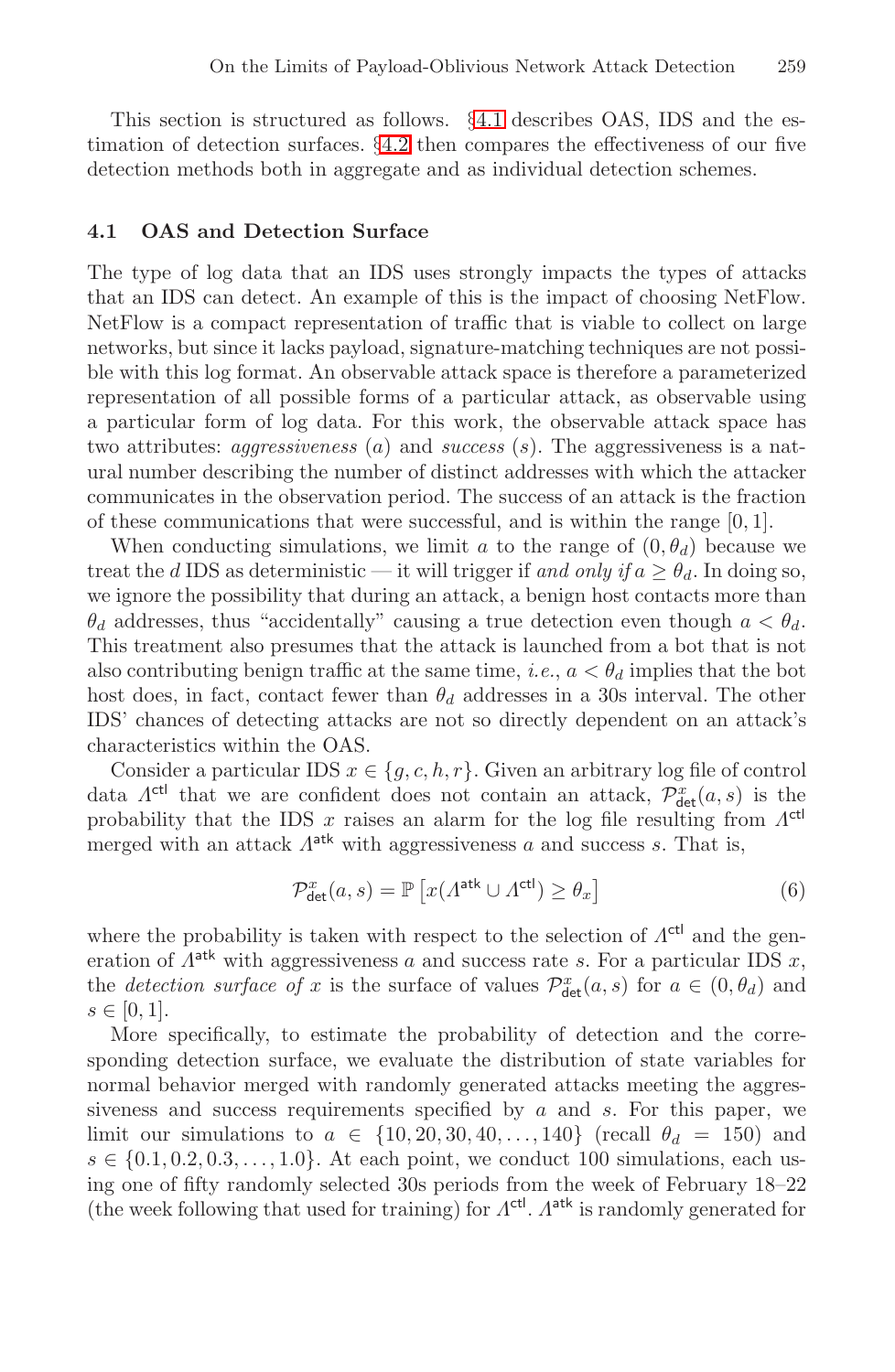

**Fig. 1.** Detection surface  $(\mathcal{P}_{\text{det}}^{\text{all}}(a, s))$ , as a percentage) for combined IDS

<span id="page-9-1"></span>each simulation.  $A^{atk}$  contains a unique records, where each record has the same client address, and a different server address. The composition of the server addresses is a function of  $s: a \cdot s$  addresses are chosen from a hit list of internal  $SSH$  servers identified in the training data<sup>4</sup> in order to approximate hit-list attacks; the remainder are sent to add[ress](#page-19-10)es with no listening server. We then merge  $\Lambda^{\text{atk}}$  with a randomly selected control log  $\Lambda^{\text{ctrl}}$  and then calculate the state variables.

Four of the IDS examined by this paper  $(q, c, h, \text{ and } d)$  are unaffected by the order of log records within the monitored 30s period. The fifth,  $r$ , is ordersensitive, however, in that TRW triggers an alert if any host is observed making more than  $\theta_r$  failed connections in a row. This order sensitivity is a weakness, since an attacker can interleave scanning with connections to known hosts in order to avoid a failed connection run greater than  $\theta_r$  [12]. To address this particular exploit, we randomly permute the records originating in each 30s interval. After this permutation,  $r$  is calculated for each host in the network.

Figure 1 plots the detection surface for all the IDS combined. As this figure shows, the combined detection mechanism generally increases proportionally to the aggressiveness of the attack and inversely relative to the success of the attack. Furthermore, the detection mechanisms tend [to](#page-9-1) vary more as a function of the aggressiveness than due to the success rate.

<span id="page-9-0"></span>The effectiveness of the aggregate IDS may be considered low, in the sense that an attacker with a relatively small hit list  $(a = 40, s = 0.5)$  can communicate with the network with little fear of detection. However, we should note that the attacks represented by this OAS are the most subtle space of attacks available. Our own experience indicates that the majority of attacks are orders of magnitude more aggressive than these hypothetical SSH scans, at which point any IDS will identify them. This latter point is particularly critical. As Figure 1 shows, once  $a > 100$ , the combined IDS will raise an alarm.

<sup>4</sup> This hit list is composed of all internal addresses in the training data which had one flow originating from them on port 22 and with a payload of greater than 1kB.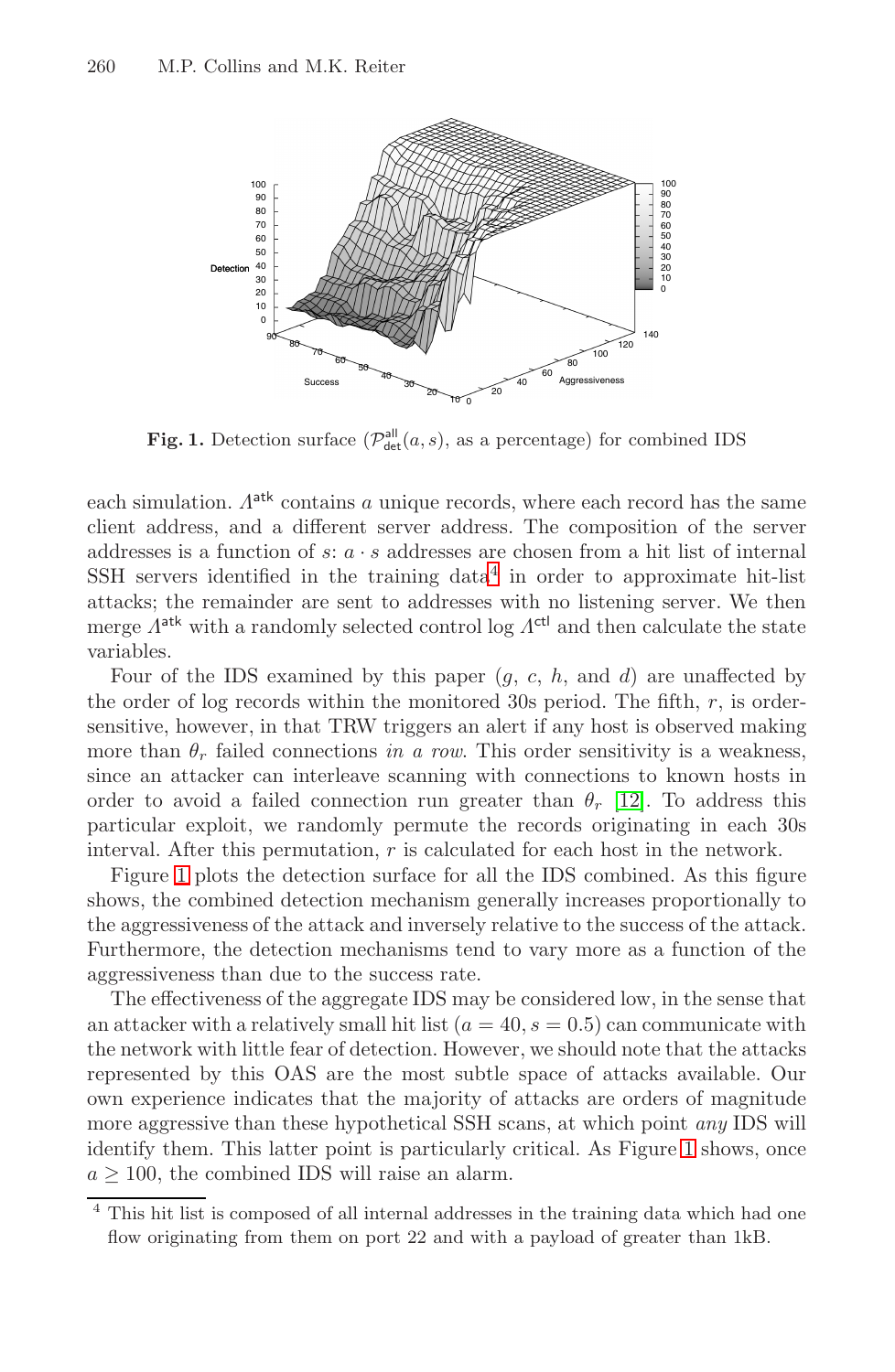# **4.2 Detection Surface Comparison**

In addition to the detection surface for the aggregate IDS, we have also calculated the detection surfaces for each component IDS in this system. We can use these results to evaluate the comparative effectiveness of each IDS.

Figure 2 plots detection surfaces for each IDS  $x \in \{g, c, h, r\}$  as *contour plots*. A contour plot maps a 3-dimensional surface into a 2-dimensional representation using contour lines. Each contour line represents the axis coordinates where the surface takes on its labeled value.

These plots show that the most successful individual IDS are c and  $r$ : these IDS are the only ones to have significant ( $\geq 10\%$ ) detection rates over the majority of the OAS. In contrast, the  $h$  IDS has a very *low* detection rate, less than  $6\%$  over the entire OAS. Of particular interest with c and r is their relative disconnectedness to each other: r's detection rate is dependent on s and less dependent on  $a$ . Conversely,  $c$  is largely independent of  $s$ , while  $a$  plays larger role in detection.

These IDS are calibrated to have an effecti[ve](#page-6-3) false positive rate of zero. As a result, they are largely insensitive to anomalies and have a relatively low detection rate. In addition, as noted above, the attacks represented here are extremely subtle. More aggressive attackers would be identified and eliminated *regardless* of the detection strategy used — by the time an attacker communicates with  $\theta_d = 150$  addresses, the d IDS will raise an alarm, making other approaches effectively moot.

<span id="page-10-0"></span>This phenomenon is partly observable in our models in Table 1. Recall that, for example, the model of graph size g, was  $299 \pm 42.47$  hosts. If  $g(\Lambda) = 299$ for some log file Λ, then an attacker will not trigger an anomaly until he has communicated with at lea[st](#page-9-1) 149 hosts, at which point he is close to triggering  $d$ as well as g.

# **5 Modeling Acquisition**

In §4.2 we examined [the](#page-11-0) efficacy of the detection mechanisms purely as detectors: for a fixed false positive rate, we calculated t[he eff](#page-14-0)ective true positive rate. In this section, we use the detection surface in Figure 1 to examine the impact of IDS on acquisition attacks. We evaluate the efficacy of the detection surface by building a mathematical model for attacker payoff during an acquisition attack. Applying this model to the surface, we can determine how many hosts an attacker can expect to take over, and from these results determine how effective an IDS has to be in order to keep attackers from taking over hosts.

This section is divided as follows: §5.1 describes our model for acquisition attacks. §5.2 compares IDS efficiency using our payoff function. §5.3 considers the problem of IDS evaluation from a different perspective — instead of calculating efficiency in terms of true and false positives, we determine the minimum false positive rate required to counter an attacker.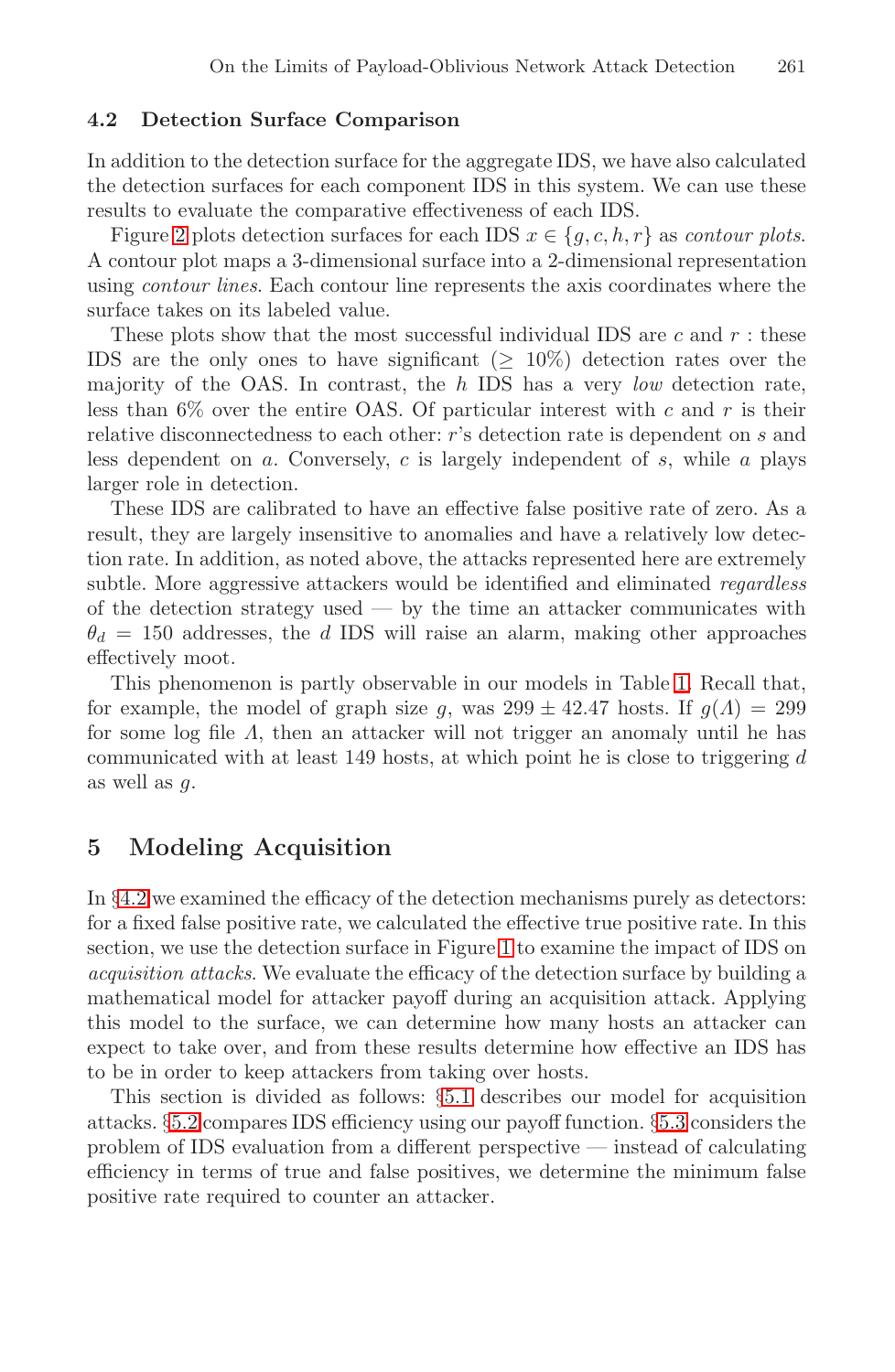

**Fig. 2.** Detection surfaces  $(\mathcal{P}_{\text{det}}^{x}(a, s))$ , as a percentage) for individual IDS

### <span id="page-11-0"></span>**5.1 Acquisition Payoff Model**

We define an acquisition attack as a game between two parties who are competing for ownership of a single network. The two parties in the game are the attacker, who attempts to take over hosts on the network, and the defender, who attempts to prevent takeover of hosts on the network. In this game, the attacker uses a single bot to perform a series of attempts, during each of which the bot communicates with multiple hosts within the network using a hit list acquired previous to the attack.

In each attempt, the attacker communicates with some number of addresses (specified by the attacker's  $a$ ), each of which has s chance of succeeding. For the purposes of the simulations, a successful attack is one that communicates with a real host, and a failed attack is one that communicates with a nonexistent host. That is, we assume that if an attacker talks with a host, the attacker takes the host over. The *payoff* of an attempt,  $H_{\text{acc}}$ , is the expected number of hosts with which the attacker communicates during an attempt.

The goal of the defender is to minimize  $\mathcal{H}_{\text{aca}}$ , and the goal of the attacker to maximize the same. To do so, the defender deploys an IDS  $x$ , and so the probability of detecting a particular attempt with aggressiveness  $a$  and success rate s is  $\mathcal{P}_{\det}^x(a, s)$ . We assume that once the defender successfully identifies an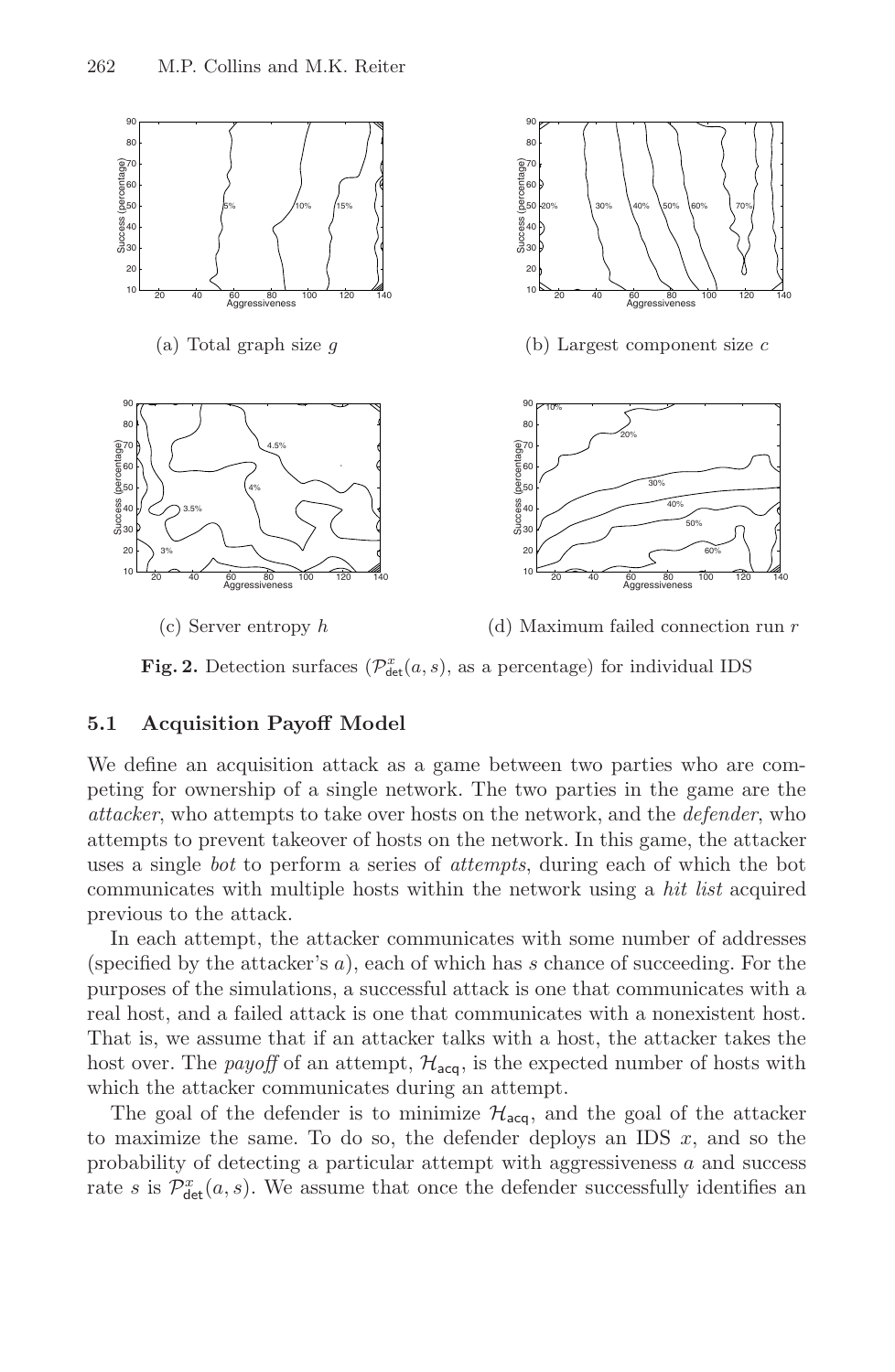

**Fig. 3.** Payoff  $\mathcal{H}_{\text{acq}}^{\text{all}}(a, s, k_{\text{max}}^{\text{all}}(a, s))$  for acquisition attacks for combined IDS

attacker, it will block the attacker's bot, ending all further acquisition attempts by that bot. Furthermore, the defender will then recover all of the hosts that the bot communicated with during the game.

We note that this model assumes that the attacker and defender are perfect. That is, the probability that an attacker takes over a host that it contacts, and the probability that a defender correctly identifies an occupied host after being notified of an attack, are both one. The model can be modified by incorporating additional probabilities for measuring the attacker's takeover success per host contact and the defender's vigilance.

<span id="page-12-0"></span>Let owned be a random variable indicating the number of hosts taken over, and let alarmed be the event that the bot is detected. Below, we assume that the probability of detection in each attempt is independent. If such is the case, then we can derive the payoff for an attack comprised of  $k$  attempts and for an IDS  $x$  as:

<span id="page-12-1"></span>
$$
\mathcal{H}^{x}_{\text{acq}}(a, s, k) = \mathbb{E} \left[ \text{owned} \right]
$$
  
=  $\mathbb{P} \left[ \text{alarmed} \right] \mathbb{E} \left[ \text{owned} \mid \text{alarmed} \right] + \mathbb{P} \left[ \text{-alarmed} \right] \mathbb{E} \left[ \text{owned} \mid \text{-alarmed} \right]$   
=  $(1 - \mathcal{P}^{x}_{\text{det}}(a, s))^{k}(ask)$  (7)

The last step follows by taking  $E$  [owned | alarmed] = 0, since we presume that if the defender detects an attacker during an attempt, then the defender recovers all of the hosts the attacker has communicated [wi](#page-12-0)th using that particular bot. Note [tha](#page-12-1)t the attacker maximizes his payoff by maximizing k subject to  $\mathcal{H}_{acq}(a, s, k)$ −  $\mathcal{H}_{\mathsf{acq}}(a, s, k-1) > 0$  or, in other words,

$$
k < \frac{1 - \mathcal{P}_{\text{det}}^x(a, s)}{\mathcal{P}_{\text{det}}^x(a, s)}\tag{8}
$$

We denote this value of k by  $k_{\text{max}}^x(a, s)$ .

Figure 3 plots the payoff over the observed attack space using (7) with the maximum k satisfying  $(8)$ . As this figure shows, aggressive attacks have a minimal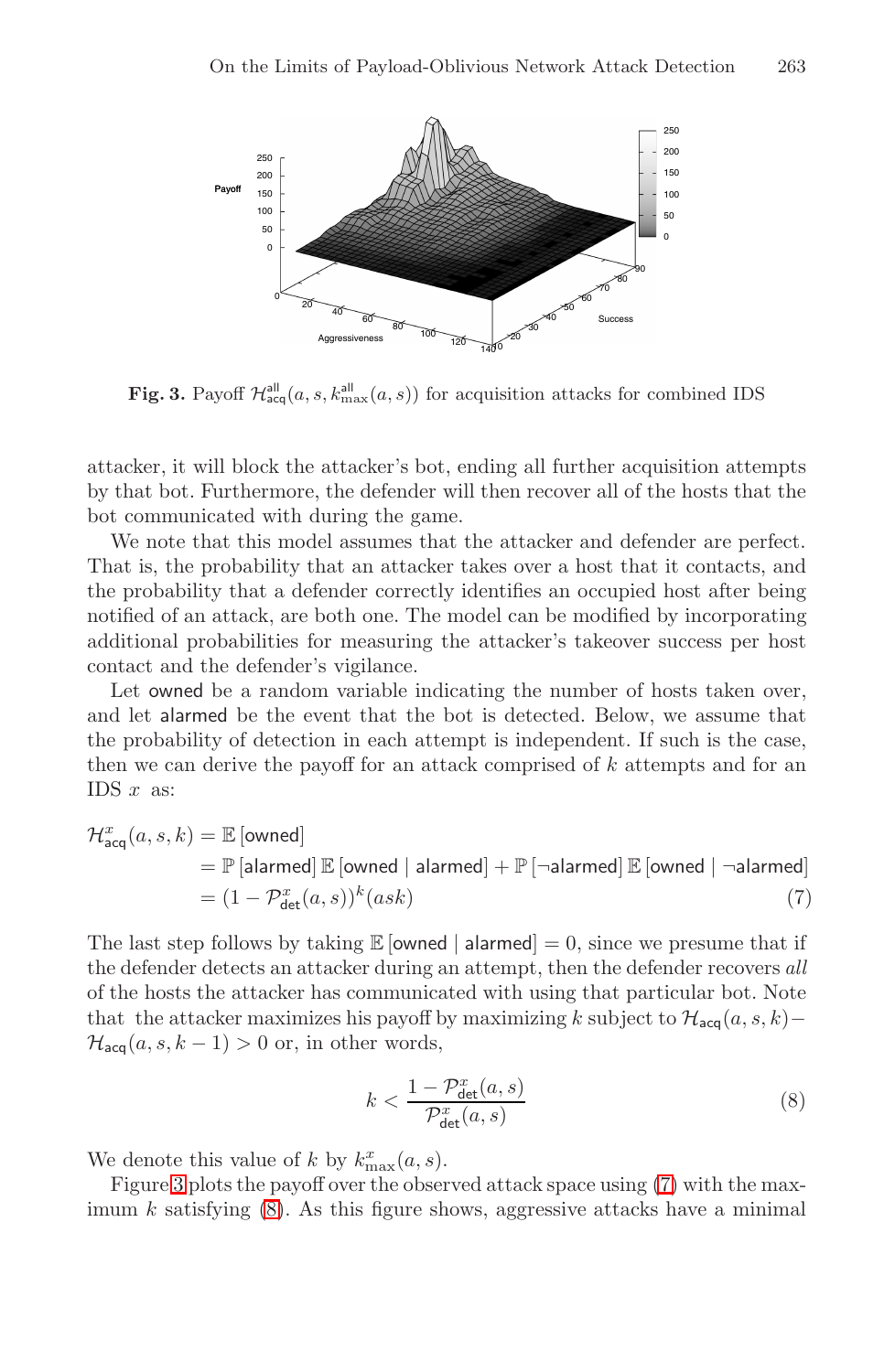payoff, a result that can be expected based on Figure 1. Above approximately  $a \geq$ 80, the attacker is consistently identified and stopped regardless of their success rate.

<span id="page-13-0"></span>This behavior is the result of the interaction of two detectors: c and r. As s increases, the probability of the attacker combining previously separate components of the protocol graph increases, increasing the likelihood of detection by the c IDS. As the attacker's success rate decreases, he is more likely to generate a sufficiently long [fai](#page-12-0)led connection run to trigger the  $r$  detector. The other detectors will identify attackers, however their effectiveness is limited for attacks that are this subtle — an attacker who does disrupt q or h will typically already have disrupted d.

### <span id="page-13-1"></span>**5.2 Calculating IDS Efficiency**

We can use (7) to also calculate a comparative efficiency metric for IDS. The volume under the surface specified by (7) is the ability of the attacker to take over hosts in the presence of a particular IDS. The *efficiency* of an IDS  $x$  is therefore the [in](#page-13-1)dicator of how much  $x$  reduces an attacker's payoff. We can express IDS efficiency as the ratio between the number of hosts an attacker expects to take over in the presence of an IDS  $x$  and the number of hosts the attacker can take over (in the same number of attempts) in that IDS' absence.

$$
\mathcal{E}_{\text{acq}}^{x} = 1 - \frac{\sum_{a \in (0, \theta_d)} \sum_{s \in (0, 1]} \mathcal{H}_{\text{acq}}^{x}(a, s, k_{\text{max}}^{x}(a, s))}{\sum_{a \in (0, \theta_d)} \sum_{s \in (0, 1]} a s k_{\text{max}}^{x}(a, s)}
$$
(9)

The subtraction in (9) is included simply to provide an intuitive progression for efficiency: if  $\mathcal E$  is greater for IDS A than IDS B, then A is a better IDS than B. Based on  $(9)$ , we can calculate an efficiency of 0.14 for q, 0.0099 for h, 0.73 for  $c$  and 0.22 for  $r$ . The effectiveness of the combined detector is 0.80.

Using Equation 9 we can examine the impact of alternative values for  $\theta_r$ . Recall from §3.3 that  $\theta_r$  is based on models of normal behavior and attacker behavior that can vary as a function of the protocol, the density of the observed network and other behaviors. Without revisiting the model, we can simply change the values of  $\theta_r$  and examine how that changes the efficiency. In this case, we find that for  $\theta_r = 3, 4$ , and 5,  $\mathcal{E}_{\text{acq}}^x = 0.50, 0.37$ , and 0.29, respectively. The most interesting result from these calculations is the relatively low efficiency of  $r$  as an IDS for acquisition attacks, despite its relatively good true positive rates (Figure 2). Because the detection mechanism relies on attacker failures, it is better at detecting attacks which have a relatively low s. IDS  $r$  is therefore very good at detecting attacks with low payoff.

We expect that the comparative efficiency of these IDS will differ from one protocol to the next.  $q$  and  $h$  are affected by the aggregate traffic for one protocol, e.g., the total number of hosts using a particular protocol. Conversely,  $r$  relies exclusively on per-host behavior. Consequently, using protocols with more clients or servers (such as HTTP) should result in less  $q$  and  $h$  efficiency, while  $r$  should have the same efficiency regardless of protocol.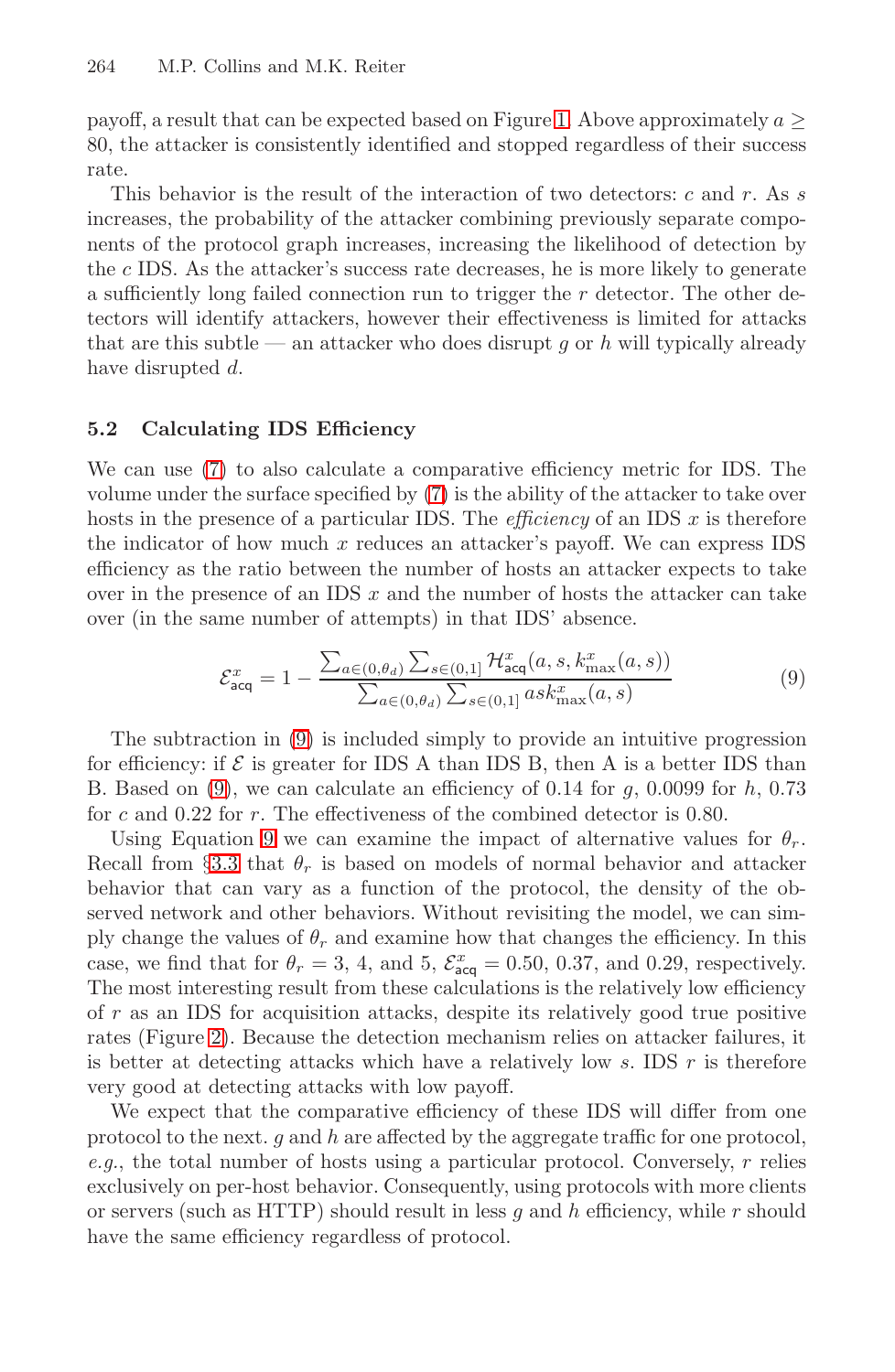

**Fig. 4.** False positive rates required to limit  $\mathcal{H}_{acq}^{x}(a, s, k) = 1$ 

### <span id="page-14-0"></span>**5.3 Determining a Minimum False Positive Rate**

As Figure 3 im[plie](#page-12-0)s, even with all the detection mechanisms operating, attackers can still acquire a high rate of return with a sufficiently subtle hit-list attack. In this section, we will now address the question of detection from a different perspective: how high a false positive rate do we have to tolerate in order to prevent the attacker from seriously compromising the monitored network?

To do so, we invert (7) so that instead of calculating the attacker's payoff as a function of detectability, we calculate the probability of detection as a function of payoff. Solving for  $\mathcal{P}_{\det}^x(a, s)$  in (7) yields

$$
\mathcal{P}_{\text{det}}^x(a,s) = 1 - \sqrt[k]{\frac{\mathcal{H}_{\text{acq}}^x(a,s,k)}{ask}} \tag{10}
$$

Suppose the defender wishes to minimize  $\mathcal{P}^x_{\text{det}}(a, s)$  (and hence also the false alarm rate) while restricting  $\mathcal{H}_{acq}^x(a, s, k) \leq 1$ , and so the attacker wishes to maximize  $\mathcal{P}^x_{\text{det}}(a, s)$  in order to achieve  $\mathcal{H}^x_{\text{acq}}(a, s, k) = 1$ . The attacker does so by choosing k so as to minimize  $(ask)^{-1/k}$ , for any a and s.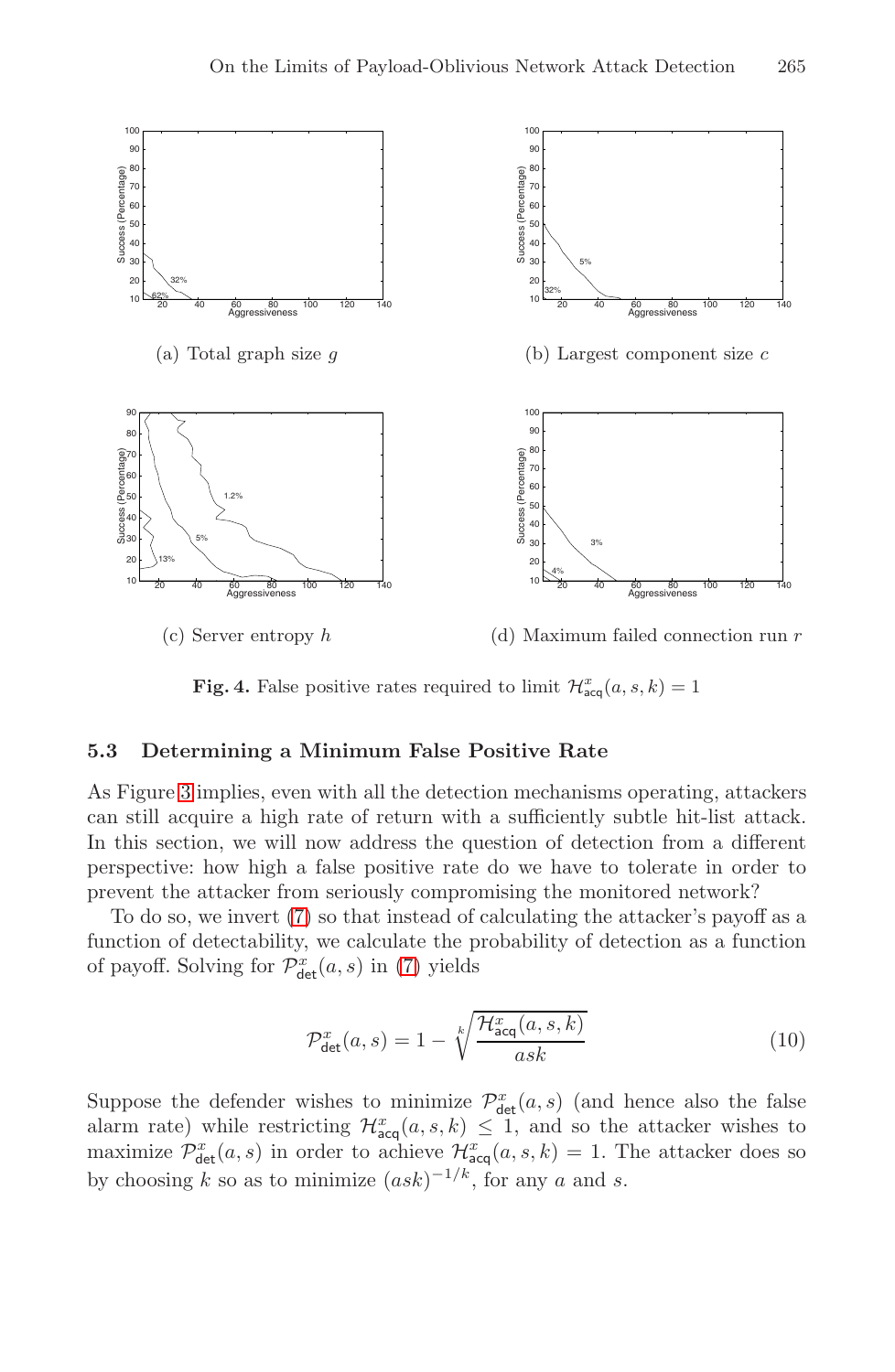Using this strategy, we calculate the detection probability required to identify and stop attackers at points within the OAS. To calculate the resulting detection thresholds for each IDS, we use our simulated attacks with parameters a and s to calculate the threshold needed to filter off  $\mathcal{P}^x_{\text{det}}(a, s)$  of the attacks when overlaid on our training data.

<span id="page-15-0"></span>The re[su](#page-6-1)lts of these runs are given in Figure 4. These figures are contour plots over the OAS as before. However, the contours for the figure are the false positive rates that would result from this analy-



**Fig. 5.** Values of a and s for which  $\mathcal{H}_{acq}^{c}(a, s, k)$ can be limited to at most the specified value, using a threshold  $\theta_c = \mu_C + 3.5\sigma_C$ 

sis. For the g, c and h detectors, these values are calculated using  $(2)$ . For r, this value is calculated by using (4).

As Figure 4 indicates, anomaly detection systems that are capable of defending against subtle attacks will require extremely high false posit[iv](#page-15-0)e rates. Recall that our measurement system conducts a test every 30s; for every 1% false positive rate we accept, we pay 10 alerts per eight-hour shift. As such, this figure indicates that the false positive rates for building systems that can limit the attacker to  $\mathcal{H}^x_{\text{acq}}(a, s, k) \leq 1$  are much higher than we can consider accepting.

One way to avoid such high false positive rates would be to not place such a stringent limit of  $\mathcal{H}_{acq}^{x}(a, s, k) \leq 1$ . For example, if the defender insists on a near-zero false positive rate, we can determine if there is a higher threshold for the [pa](#page-15-0)yoff that can accommodate this rate, such as  $\mathcal{H}_{\text{acq}}^x(a, s, k) \leq 5$ . Figure 5 shows this for the c IDS, for  $\mathcal{H}_{acq}^{c}(a, s, k) \in \{5, 10, 15\}$ . Specifically, each contour line shows the values of a and s for which  $\mathcal{H}^c_{\text{acq}}(a, s, k)$  can be limited to at most the specified value, using a threshold  $\theta_c = \mu_C + 3.5\sigma_C$ , which is large enough to ensure a false positive rate very close to zero. As this figure shows, the defender can effectively impose an upper limit on the attacker's payoff, but unfortunately this limit must be rather large  $(\mathcal{H}^c_{\text{acq}}(a, s, k) = 15)$  in order to cover the majority of the attack space.

From Figures 4 and 5, we conclude that in order for an anomaly detection system to be a viable deterrent to host compromise, it must either use finer resolution data than NetFlow, develop mechanisms for coping with a high false positive rate, or permit higher attacker payoff than would be ideal.

# **6 Modeling Reconnaissance**

In this section, we develop an alternative attack scenario, *reconnaissance*, where the attacker scouts out the network with his bots. In each attack, he communicates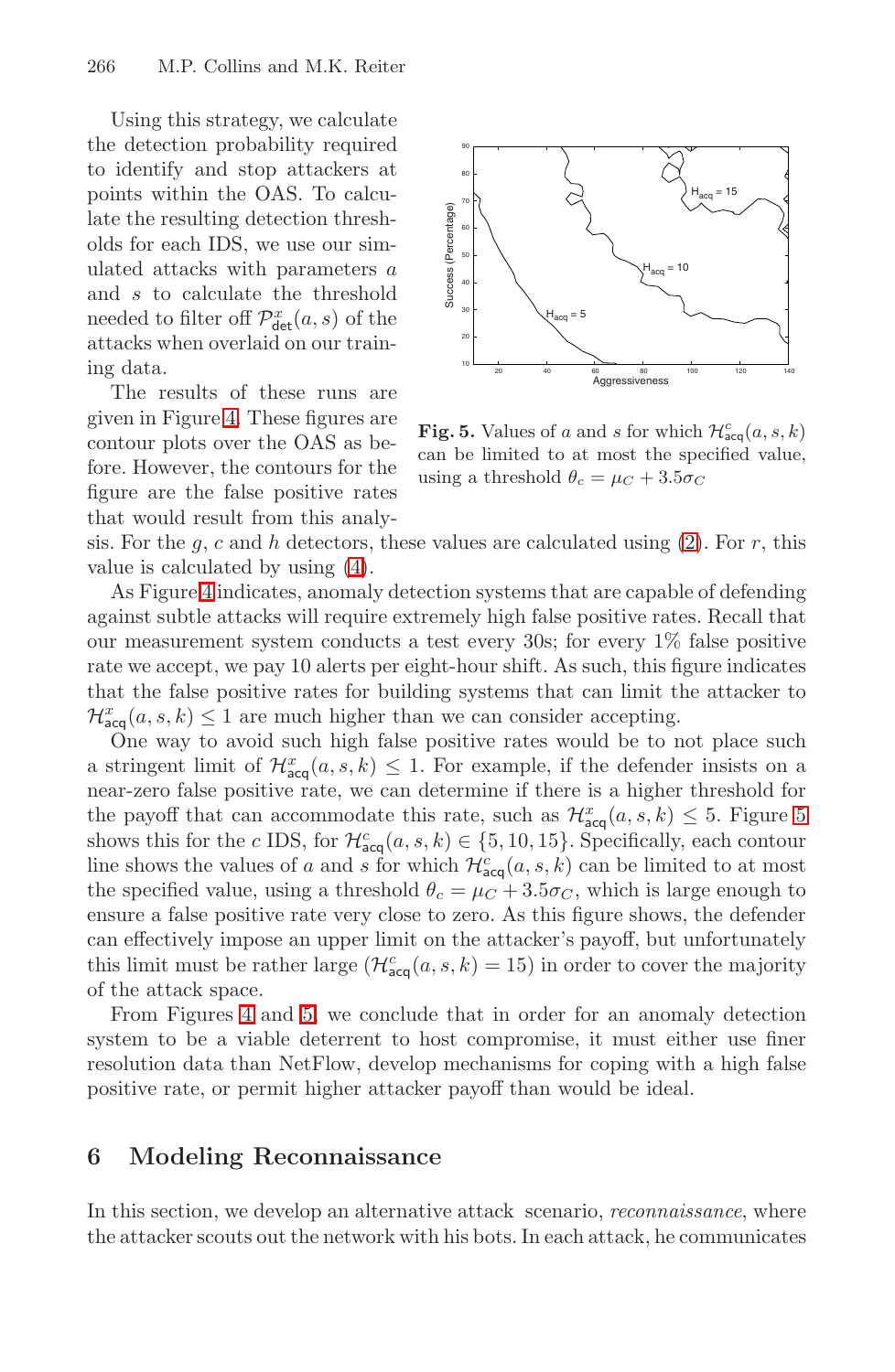with addresses to simply determine the presence of hosts at certain addresses. The reconnaissance scenario differs from the acquisition scenario by the attacker's knowledge and goals. Specifically, the attacker's goal is to contact as many addresses as possible within a short period. To do so, the attacker uses a chaff hit list consisting of hosts that the attacker already knows about, and a target space of addresses to probe. The chaff hit list reduces the attacker's probability of detection by lowering his failure rate. However, it also reduces the attacker's payoff by requiring him to "sacrifice" a certain number of targets every round.

Let alarmed  $= i$  be the event that the bot is detected at the end of attempt i (and before attempt  $i + 1$ ); as before, an attempt is comprised of contacting a addresses with success rate of s (in this case, owing to the chaff hit list). Let scanned denote a random variable indicating the number of scans that one bot performs successfully (i.e., determines whether the scanned address has a listening service or not), not counting the "chaff" that it introduces to avoid detection. Note that we suppose that the number of listening services the bot finds is sufficiently small that it does not relieve the bot from introducing a fraction s of chaff scans. We also presume that the probability the bot is detected in each attempt is independent.

$$
\mathcal{H}_{\text{rec}}^{x}(a, s) = \mathbb{E} \left[\text{scanned}\right]
$$
\n
$$
= \sum_{i=1}^{\infty} \mathbb{P} \left[\text{alarmed} = i\right] \mathbb{E} \left[\text{scanned} \mid \text{alarmed} = i\right]
$$
\n
$$
= \sum_{i=1}^{\infty} \left( (1 - \mathcal{P}_{\text{det}}^{x}(a, s))^{i-1} \mathcal{P}_{\text{det}}^{x}(a, s) \right) (ia(1 - s))
$$
\n
$$
= a(1 - s) \frac{\mathcal{P}_{\text{det}}^{x}(a, s)}{1 - \mathcal{P}_{\text{det}}^{x}(a, s)} \sum_{i=1}^{\infty} i(1 - \mathcal{P}_{\text{det}}^{x}(a, s))^{i}
$$
\n
$$
= a(1 - s) \frac{\mathcal{P}_{\text{det}}^{x}(a, s)}{1 - \mathcal{P}_{\text{det}}^{x}(a, s)} \frac{1 - \mathcal{P}_{\text{det}}^{x}(a, s)}{\mathcal{P}_{\text{det}}^{x}(a, s)^{2}}
$$
\n
$$
= a(1 - s) \frac{1}{\mathcal{P}_{\text{det}}^{x}(a, s)} \tag{11}
$$

Applying (11) to the detection matrix over our OAS results in the payoff plot shown in Figure 6. This figure plots the aggregate payoff over the OAS for reconnaissance. Of particular note with this result is that it demonstrates that a sufficiently motivated and subtle attacker can scan a network by subtly exploiting attacks with high s rates. In this case, the attacker can slowly scan the network for an extended period — the observed peak at the  $a = 20$  segment of the graph implies that the attacker scans for 25 minutes before being detected.

However, the attacker can achieve just as effective results by aggressively scanning the network. Recall that the effective aggressiveness of the attacker is bound by  $\theta_d$  to less than 150 nodes. In the reconnaissance scenario, the attacker faces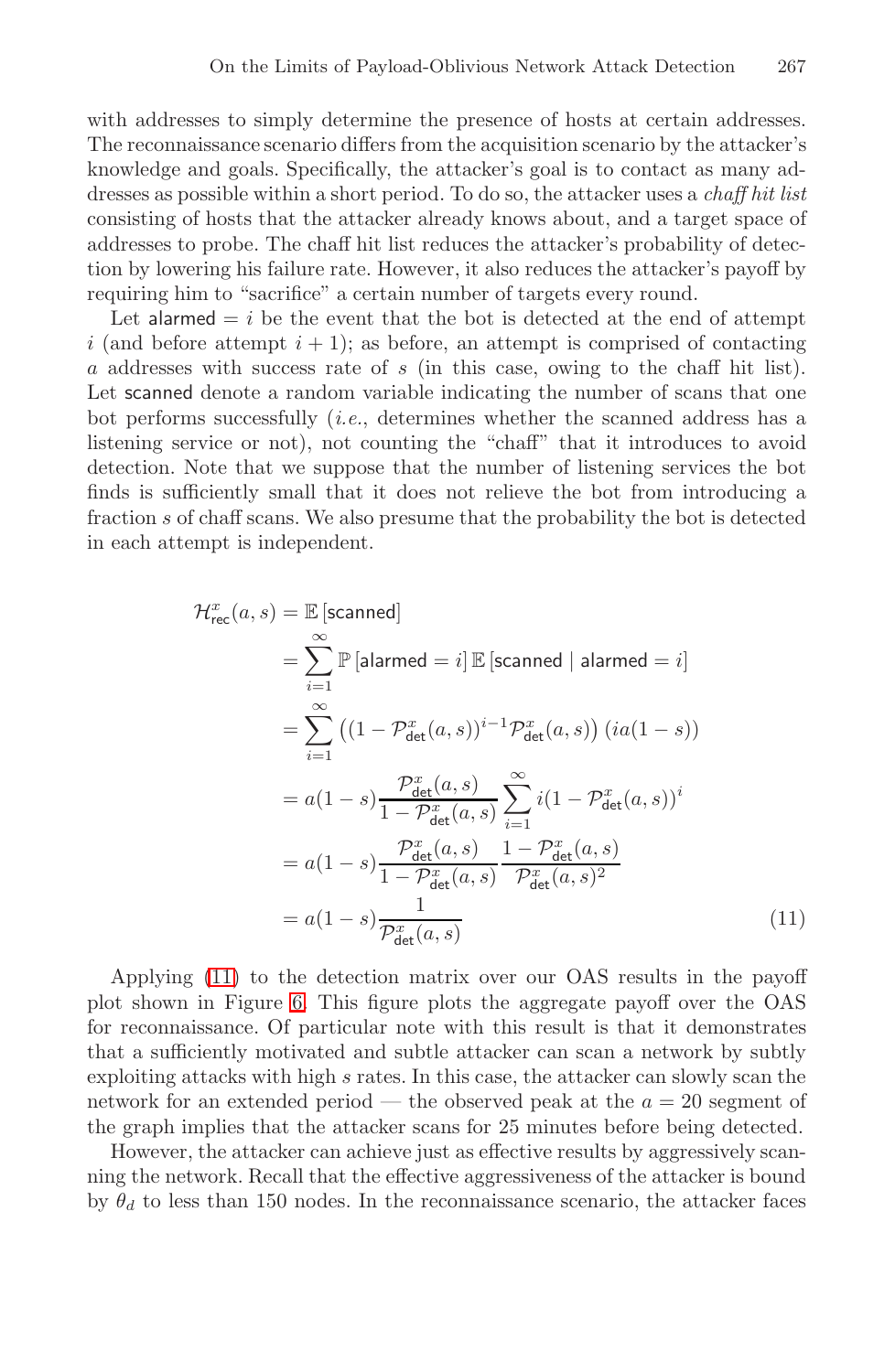

**Fig. 6.** Payoff  $\mathcal{H}^{\text{all}}_{\text{rec}}(a,s)$  for reconnaissance attacks for combined IDS

no penalty for scanning at a higher aggressiveness rate, since the defender can only block an address. Consequently, this plot can continue out to whatever the practical upper limit for a is, a result which would correspond to the aggressive scanning we observe right now.

# **7 Conclusion**

In this paper we have developed a new method for evaluating the performance of IDS based on an observable attack space, specifically the view of a harvesting or scanning attack that is available in flow logs that lack payload data. Our approach complements ROC-based analysis by enabling the creation of detection surfaces — models of an IDS' ability to detect different attacks. Moreover, we augment this analysis with a payoff-based metric. By incorporating payoffs, we are better able to characterize the deterrence offered by an IDS. In particular, instead of describing the detection of a system in terms of pure false positive and false negative rates, we are able to use payoff functions to calculate the gain that an attacker can expect from a certain type of attack. This also enables us to determine how high a false positive rate we must endure in order to limit the attacker's payoff to a target value.

Future work will focus on expanding the OAS approach to address different scenarios and parameters. First, our previous work on graph-based intrusion detection [6] considered the possibility of multiple bots being active simultaneously, and extending our OAS to account for this is a natural direction of future work. Second, generalizing from 30-second traffic samples to an approach considering multiple sample durations may provide additional detection capability [21]. Third, this work outlines two initial attack scenarios: harvesting and reconnaissance. However, a variety of other attacks may be considered and evaluated. In particular, different scanning strategies (such as topological scanning), bot command-and-control, and DDoS attacks all merit further investigation and similar payoff-based evaluation.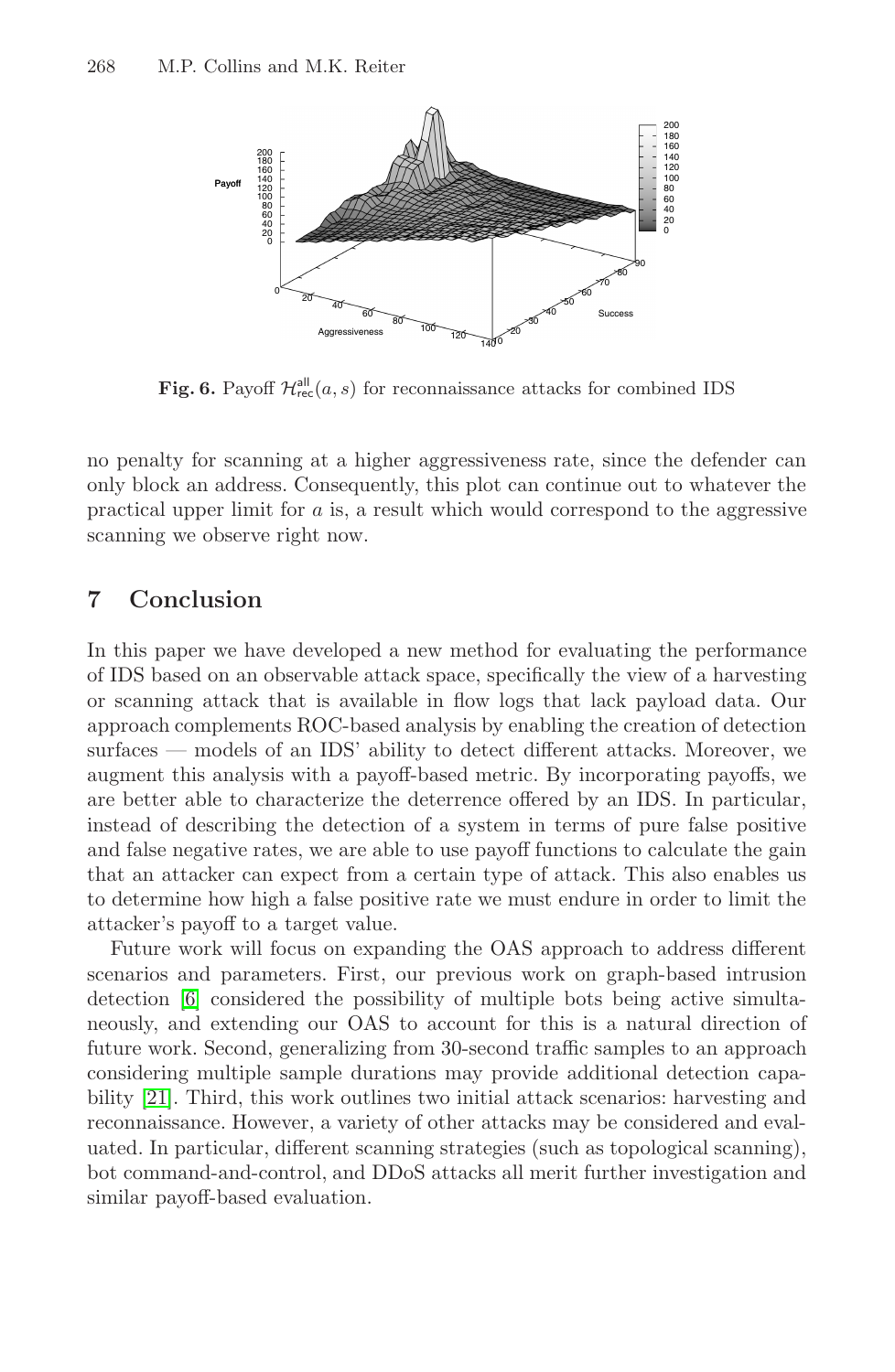Several useful and, in some cases, discouraging results fall out of our analysis techniques as applied to SSH traffic observed on a very large network. For example, in §4.2 our analysis elucidated the complementary capabilities of detection using the si[ze](#page-14-0) c of the largest component of a protocol graph  $[6]$  and the TRW scan detector  $r$  [11]. Consequently, there is good reason to use both simultaneously. Moreover, we showed that these detectors significantly outperform the server address entropy detector  $h$ , the graph-size detector  $q$ , and the degree-based detector d, for the stealthy attacks that form our observable attack space. That said, using our payoff analysis for acquisition attacks, we showed in §5.2 that r detection is primarily effective at detecting acquisition attacks with low payoff for the attacker, and so its utility for acquisition attacks is less compelling. In addition, we showed in §5.3 that to severely limit the attacker's acquisitions, the false positive rates that would need to be endured by any of the detectors we considered would be significant and, for a network of the size we studied, impractical. We showed how to derive more relaxed payoff limits that would enable near-zero false positive rates for an IDS.

# <span id="page-18-5"></span><span id="page-18-4"></span><span id="page-18-2"></span>**References**

- 1. Alata, E., Nicomette, V., Kaaniche, M., Dacier, M., Herrb, M.: Lessons learned from the deployment of a high-interaction honeypot. In: Proceedings of the 2006 European Dependable Computing Conference (2006)
- 2. Axelsson, S.: The base rate fallacy and the difficulty of intrusion detection. ACM Transactions on Information and System Security 3(3), 186–205 (2000)
- <span id="page-18-1"></span>3. Binkley, J.: An algorithm for anomaly-based botnet detection. In: Proceedings of the 2006 USENIX Workshop on Steps for Reducing Unwanted Traffic on the Internet (SRUTI) (2006)
- <span id="page-18-3"></span>4. Cárdenas, A., Baras, J., Seamon, K.: A framework for evaluation of intrusion detection systems. In: Proceedings of the 2006 IEEE Symposium on Security and Privacy (2006)
- 5. Claffy, K., Braun, H., Polyzos, G.: A parameterizable methodology for internet traffic flow profiling. IEEE Journal on Selected Areas in Communications 13(8), 1481–1494 (1995)
- <span id="page-18-0"></span>6. Collins, M.P., Reiter, M.: Hit-list worm detection and bot identification in large networks using protocol graphs. In: Kruegel, C., Lippmann, R., Clark, A. (eds.) RAID 2007. LNCS, vol. 4637, pp. 276–295. Springer, Heidelberg (2007)
- <span id="page-18-6"></span>7. Collins, M.P., Reiter, M.K.: Anomaly detection amidst constant anomalies: Training IDS on constantly attacked data. Technical Report CMU-CYLAB-08-006, Carnegie Mellon University, CyLab (2008)
- 8. Gaffney, J., Ulvila, J.: Evaluation of intrusion detectors: A decision theory approach. In: Proceedings of the 2001 IEEE Symposium on Security and Privacy (2001)
- 9. Gates, C., Taylor, C.: Challenging the anomaly detection paradigm, a provocative discussion. In: Proceedings of the 2006 New Security Paradigms Workshop, pp. 22–29 (2006)
- 10. Jung, J.: Real-Time Detection of Malicious Network Activity Using Stochastic Models. PhD thesis, Massachuesetts Institute of Technology (2006)